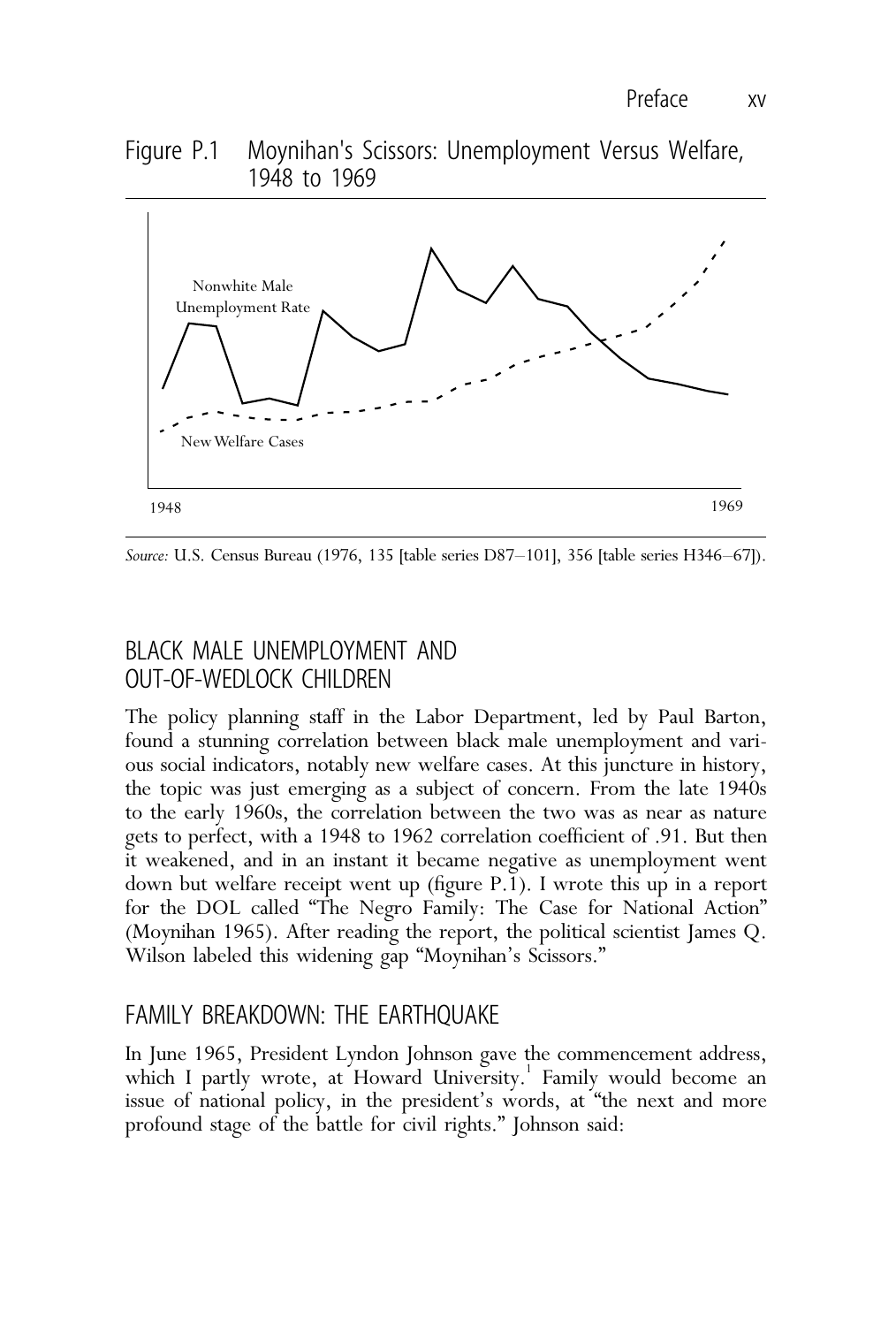## Table P.1 Nonmarital Birth Ratios

| Country              | 1960 | Recent         |
|----------------------|------|----------------|
| <b>United States</b> | 5.3% | 33.0% (1999)   |
| Canada               | 4.3  | (1999)<br>30.0 |
| United Kingdom       | 5.4  | (1998)<br>38.0 |
| Ireland              | 1.6  | (2000)<br>32.0 |
| Australia            | 4.8  | (1997)<br>28.0 |
| New Zealand          | 5.3  | (1997)<br>42.0 |
| France               | 6.1  | (1997)<br>40.0 |

*Source:* Council of Europe (2003); Bradshaw and Finch (2002).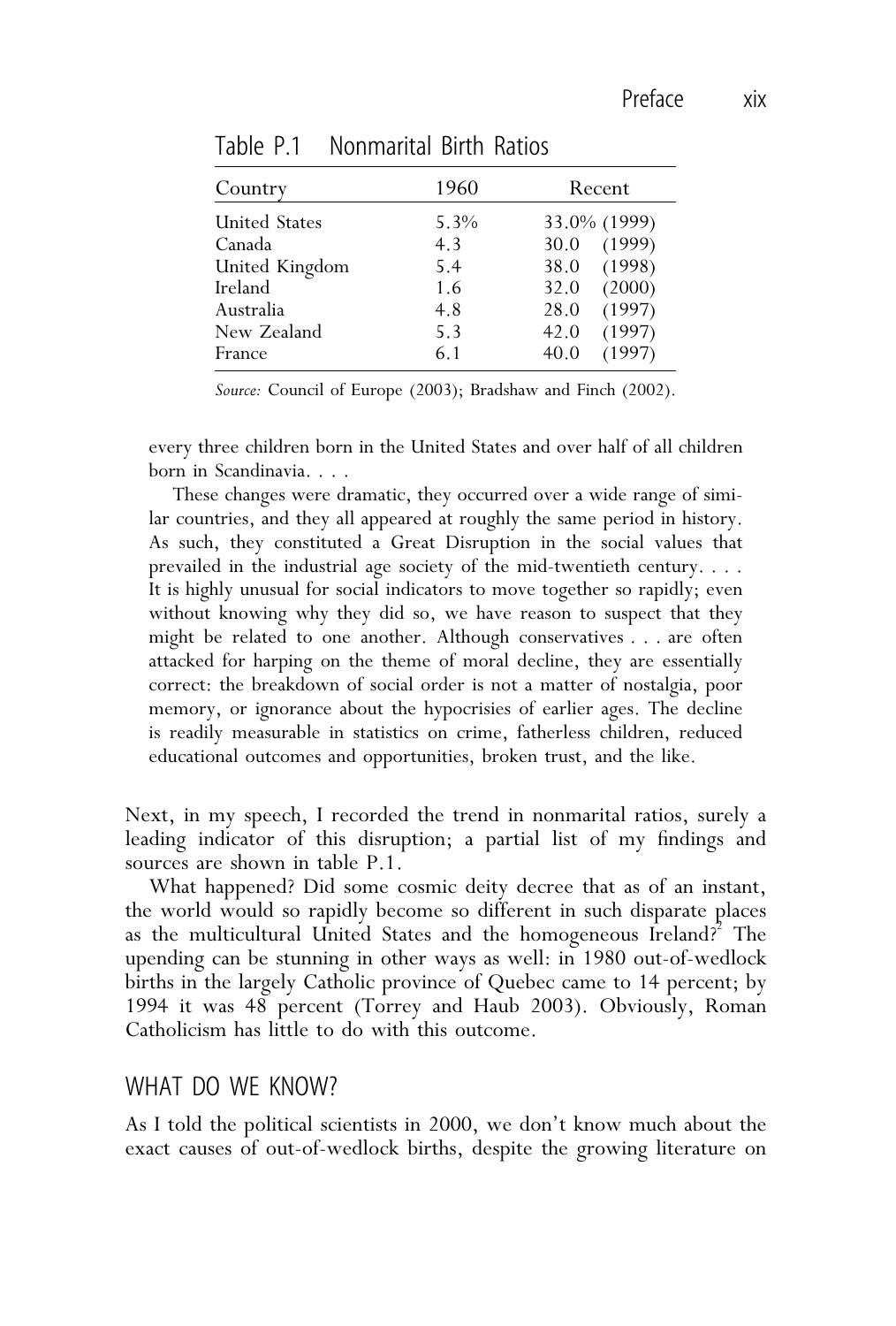## Figure 1.1 U.S. Children Not Living with Both Parents, 1880 to 2000



*Source:* For 1880 to 1996, U.S. Census Bureau (2001). For 2001, U.S. Census Bureau (2003).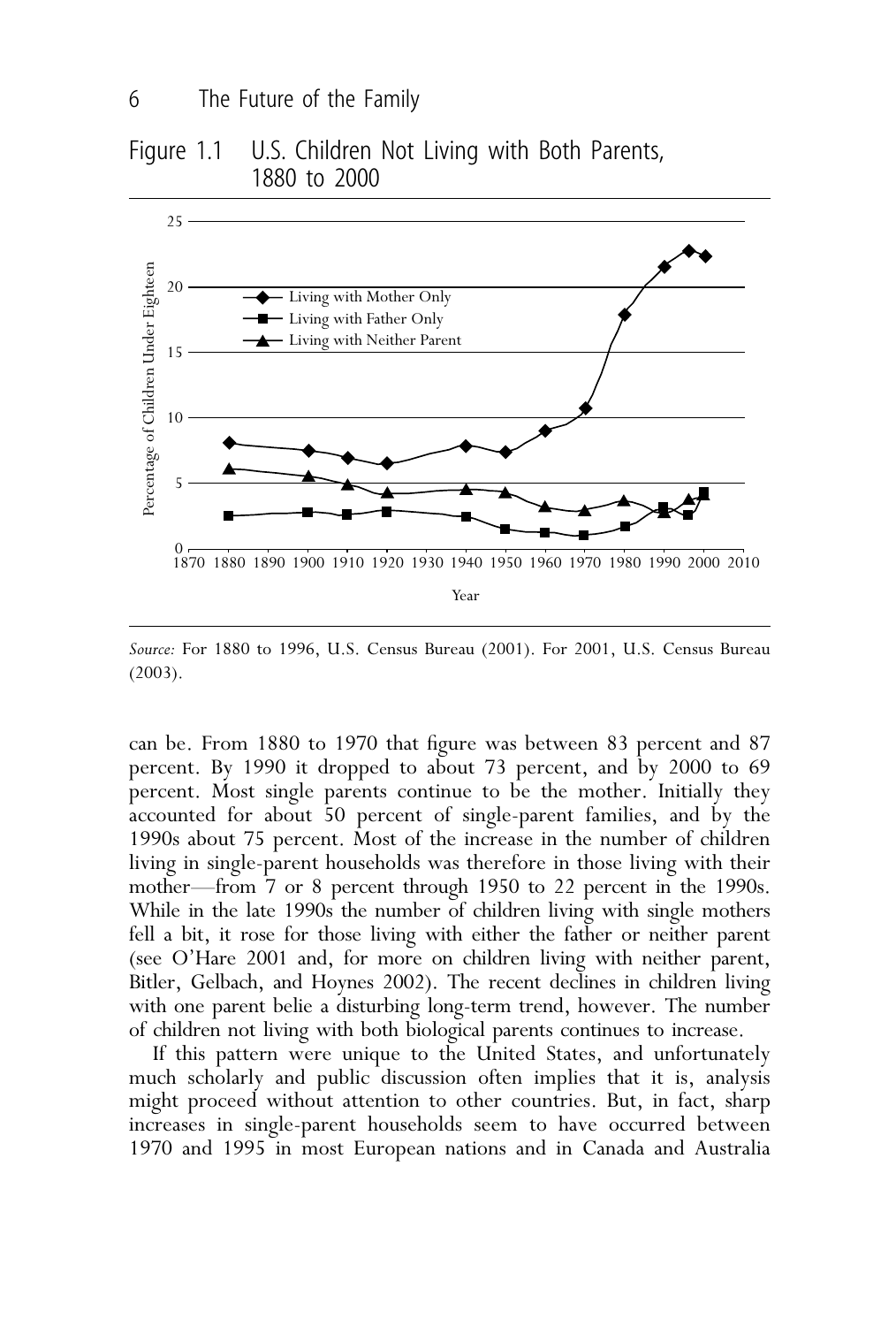Figure 1.2 Children in Single-Parent Households in Ten Countries, 1960 to 1997



Source: Federal Interagency Forum on Child and Family Statistics (2001). Under age eighteen. b<br>Under age sixteen. c Under age fifteen.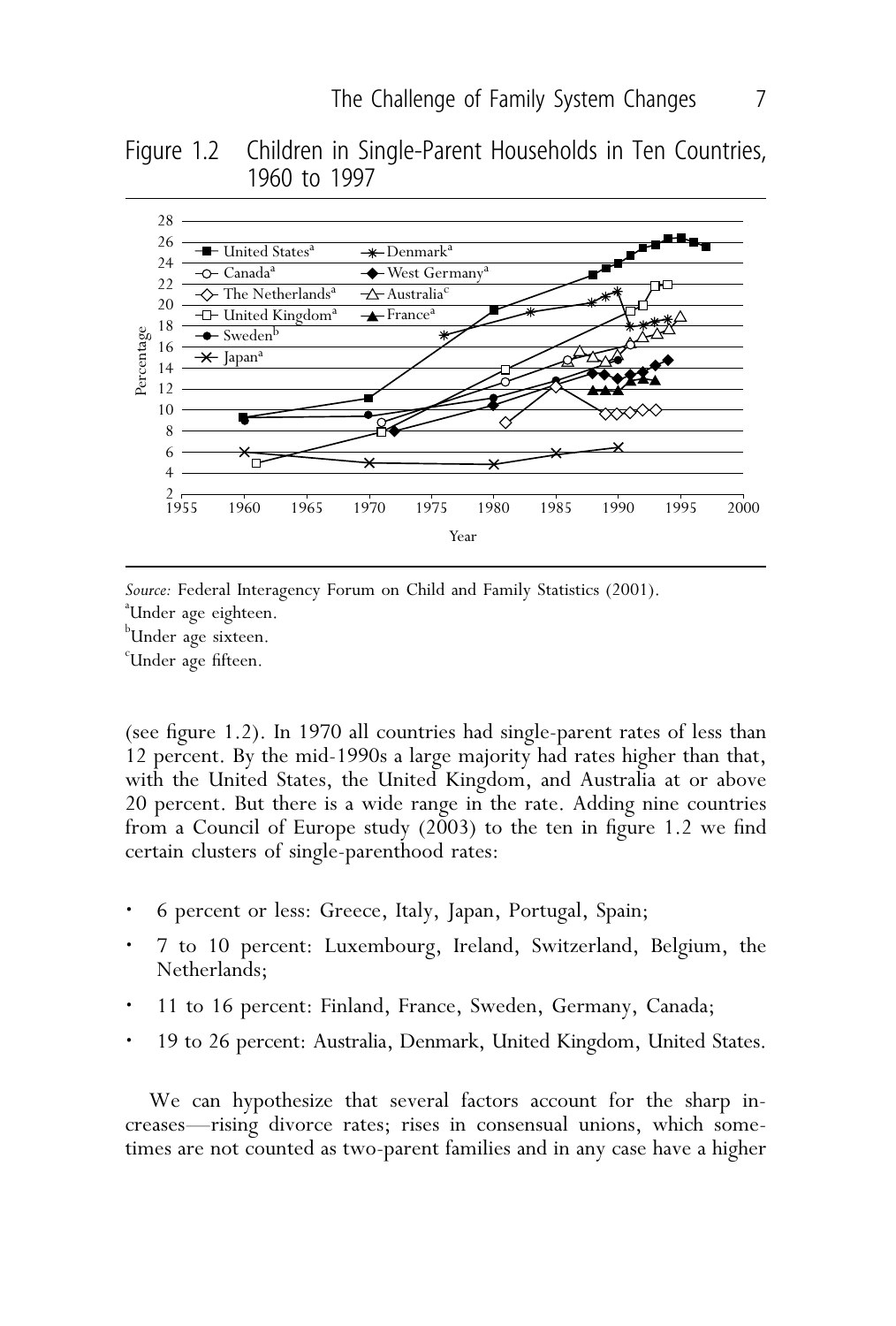# Figure 1.3 Births to Unmarried Mothers



*Sources:* Council of Europe (2000) and Federal Interagency Forum on Child and Family Statistics (2002).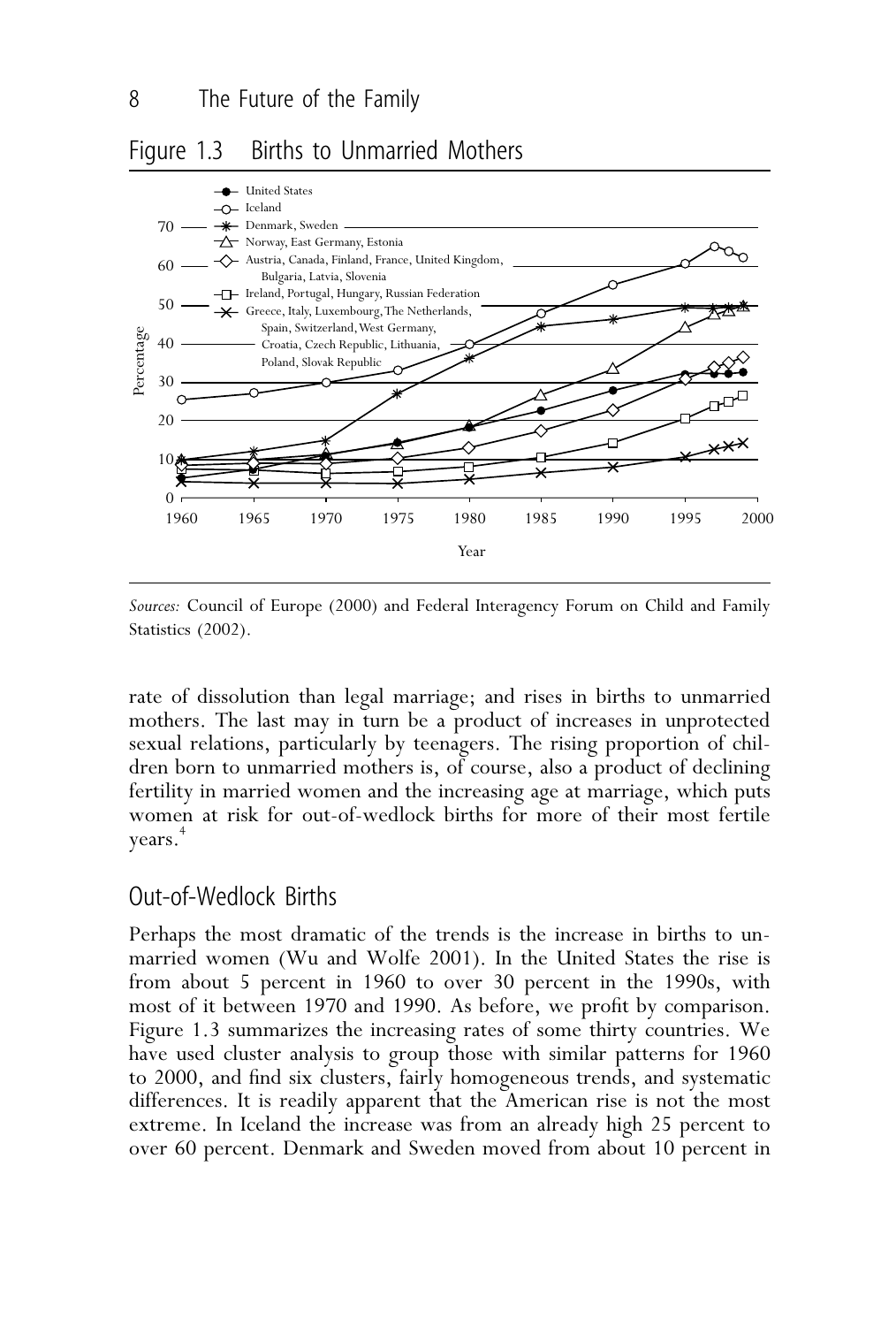



*Source:* Authors' compilation of data from Andersson (2002).





*Source:* Authors' compilation of data from Andersson (2002); Council of Europe (2000); and Federal Interagency Forum on Child and Family Statistics (2004).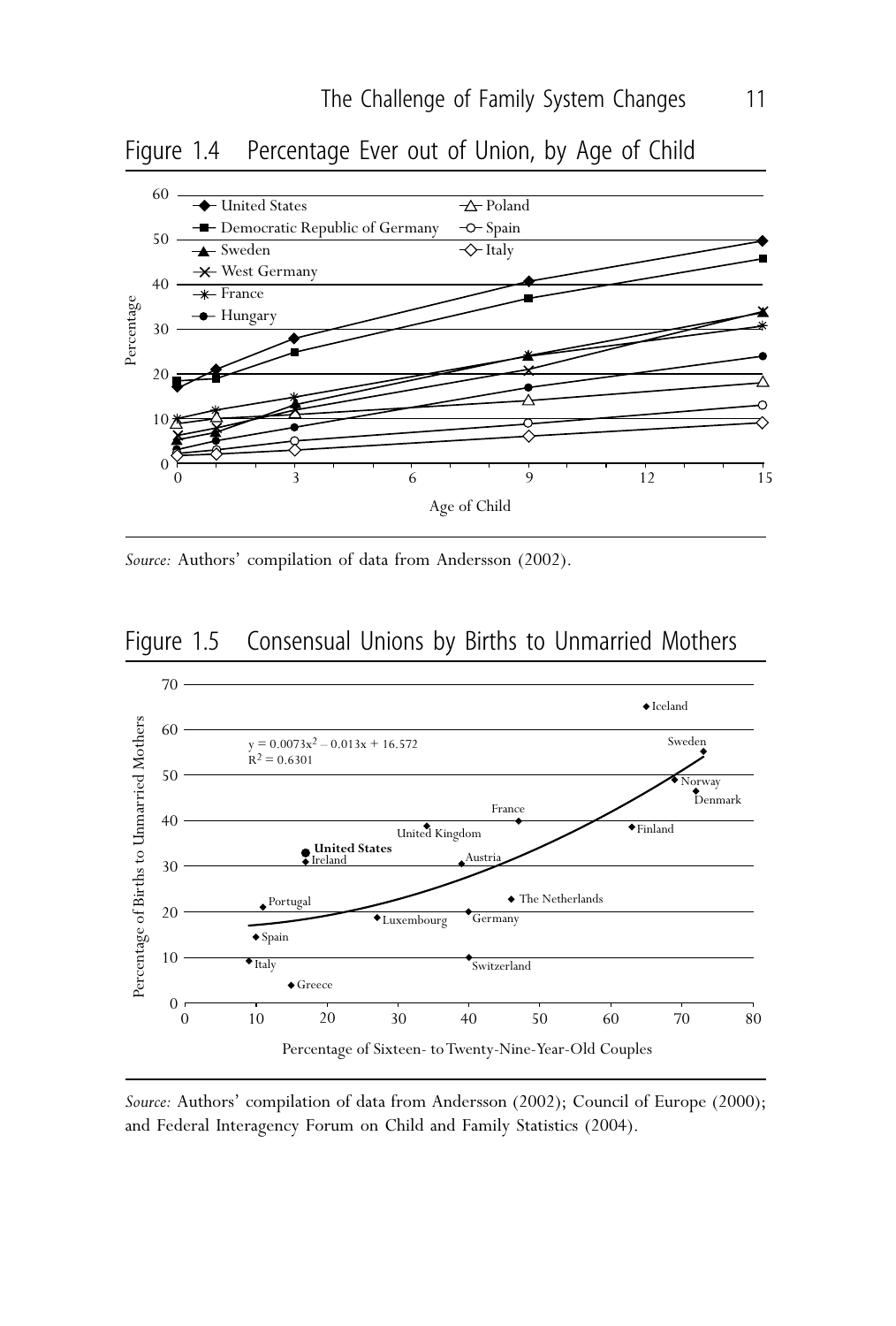|                       |              |                |          | In             |
|-----------------------|--------------|----------------|----------|----------------|
|                       |              | To Lone        | In       | Consensual     |
| Country               | Period       | Mother         | Marriage | Union          |
| Sweden                | 1987 to 1993 | 5              | 51       | 45             |
| Norway                | 1983 to 1989 | 7              | 71       | 22             |
| Finland               | 1983 to 1989 | 3              | 85       | 13             |
| France                | 1988 to 1994 | 10             | 68       | 23             |
| <b>United States</b>  | 1989 to 1995 | 17             | 72       | 11             |
| Austria               | 1990 to 1996 | 10             | 70       | 19             |
| West Germany          | 1986 to 1992 | 6              | 83       | 11             |
| Democratic Republic   |              |                |          |                |
| of Germany            | 1984 to 1989 | 18             | 67       | 15             |
| Flanders <sup>*</sup> | 1985 to 1992 | 1              | 94       | 4              |
| Italy                 | 1990 to 1995 | $\overline{2}$ | 94       | 4              |
| Spain                 | 1989 to 1995 | $\overline{2}$ | 93       | 4              |
| Hungary               | 1988 to 1993 | 3              | 90       | 6              |
| Czech Republic        | 1992 to 1997 | 4              | 89       | 7              |
| Slovenia              | 1989 to 1995 | 6              | 78       | 16             |
| Latvia                | 1989 to 1995 | 11             | 79       | 11             |
| Lithuania             | 1989 to 1995 | 5              | 93       | 2              |
| Poland                | 1986 to 1991 | 9              | 89       | $\overline{2}$ |

# Table 1.1 Relative Distribution of Births (Percentage)

Source: Andersson (2002, table 2).

The Belgian Fertility and Family Survey (FFS) only covers the Flemish-speaking parts of the country (Andersson 2002, 361n4).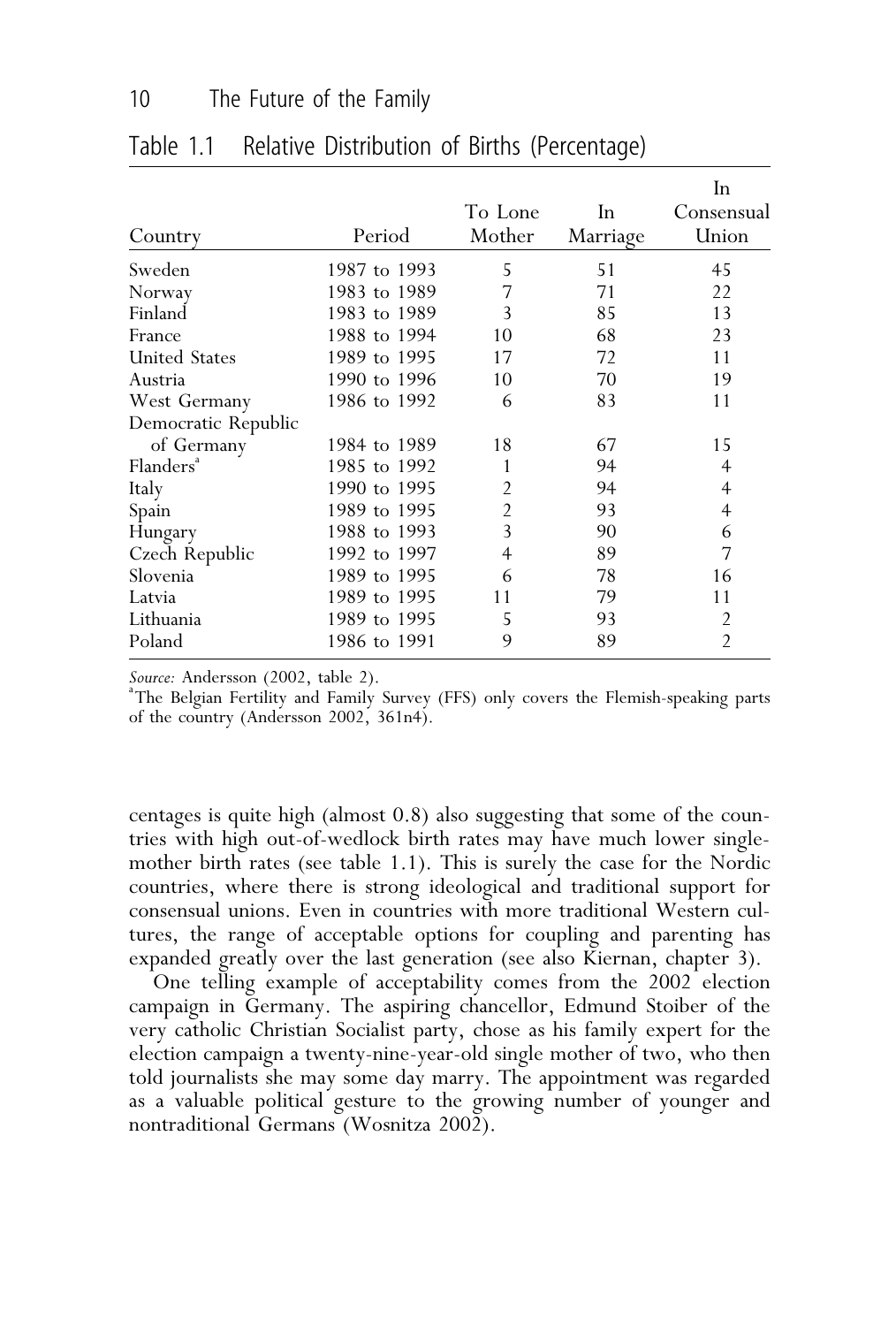



*Source:* Retrospective reports from 40,090 surviving adults interviewed by the General Social Survey between 1972 and 2000 (tabulations by Zoua Vang).

*Note:* The question is, "Were you living with both your own mother and father around the time you were 16?" If not, "With whom were you living around that time?" If respondents had married or left home by age sixteen, the interviewer asked with whom the respondent lived, "Before that." If respondents were not living with both their own mother and father, they were asked, "What happened?" Aside from a parent dying, the most common answer was that the respondent's parents, "Were divorced or separated." There is no separate category for respondents whose parents never lived together. Some of these respondents may have described their parents as "separated." Others may have given answers that were tabulated as "other."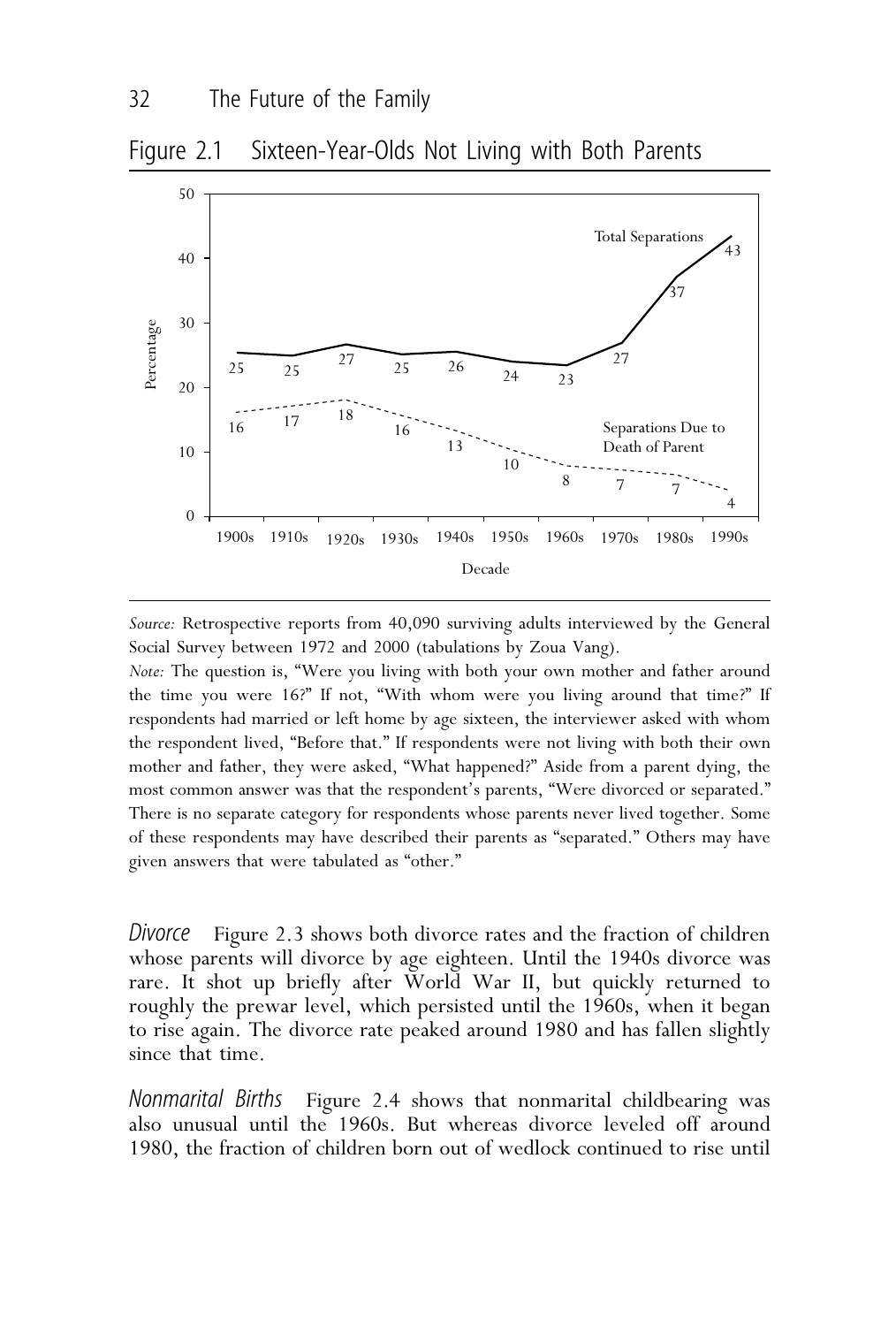## Figure 2.2 Children Not Living with Both Biological Parents at Age Fifteen, Projected



*Source:* Authors' compilation calculated from Andersson (2001).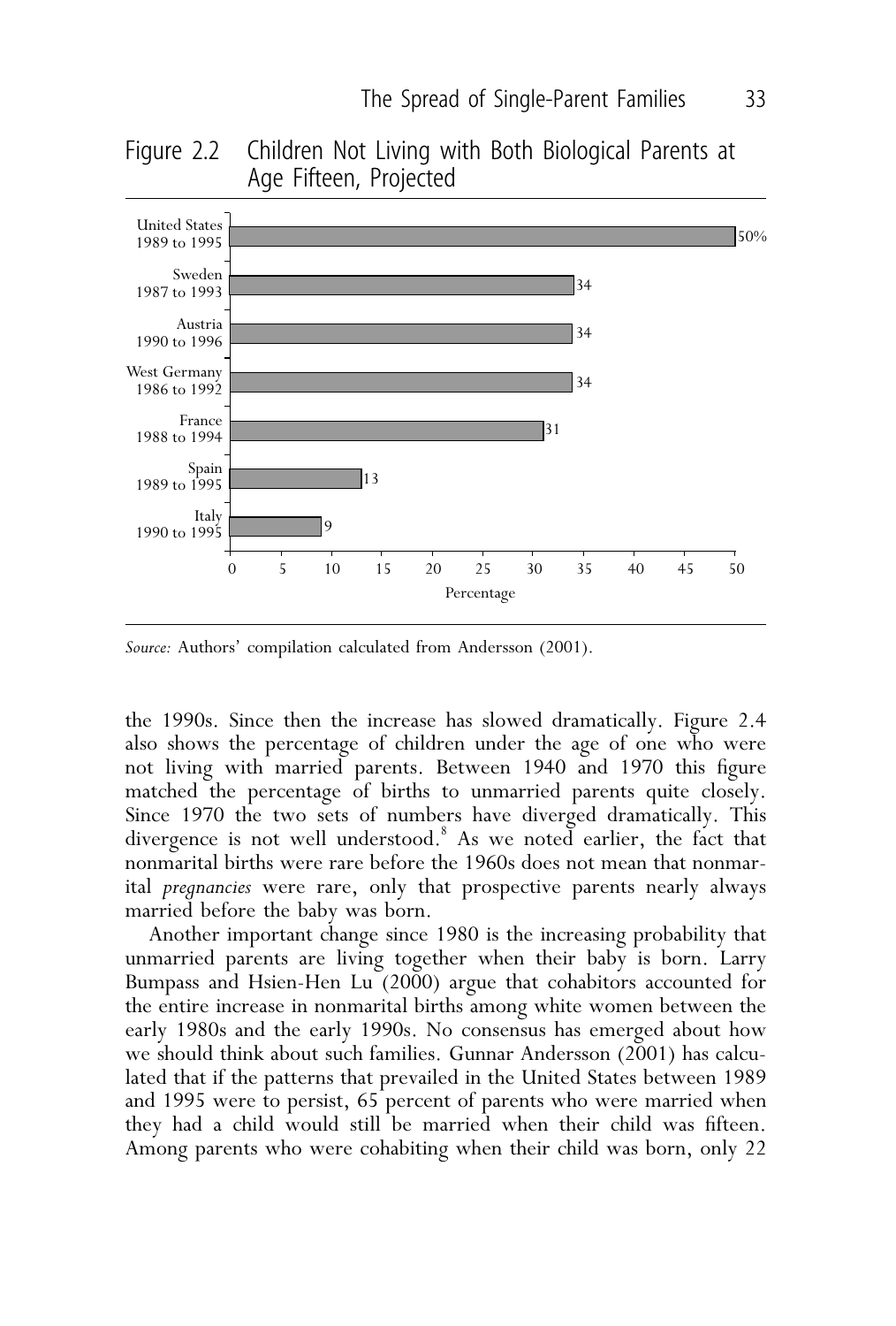

*Sources:* Divorces per 1,000 married women are annual estimates from U.S. Census Bureau, *Historical Statistics of the United States*, series B-217, and U.S. Census Bureau (various years). Percentages of children whose parents will divorce before the child is eighteen are based on the percentage of children whose parents divorced in the year shown, taken from London (1989, table 1). We converted the annual risks that a child's parents would divorce ( $P_{D1}$ ) to a cumulative eighteen year risk ( $P_{D18}$ ) by assuming  $P_{D18}$  $= 1 - (1 - P_{D1})^{18}$ . Percentages of firstborn children actually experiencing a divorce within ten years of birth are for children from first marriages and are based on hazard models for five-year birth cohorts in the June Current Population Survey. We are indebted to Steve Martin for these estimates. We used linear interpolation to estimate probabilities for one-year birth cohorts. Each cohort's probability of experiencing a divorce before age ten is shown for the midpoint of the interval during which it was at risk, namely the year in which the cohort was five years old.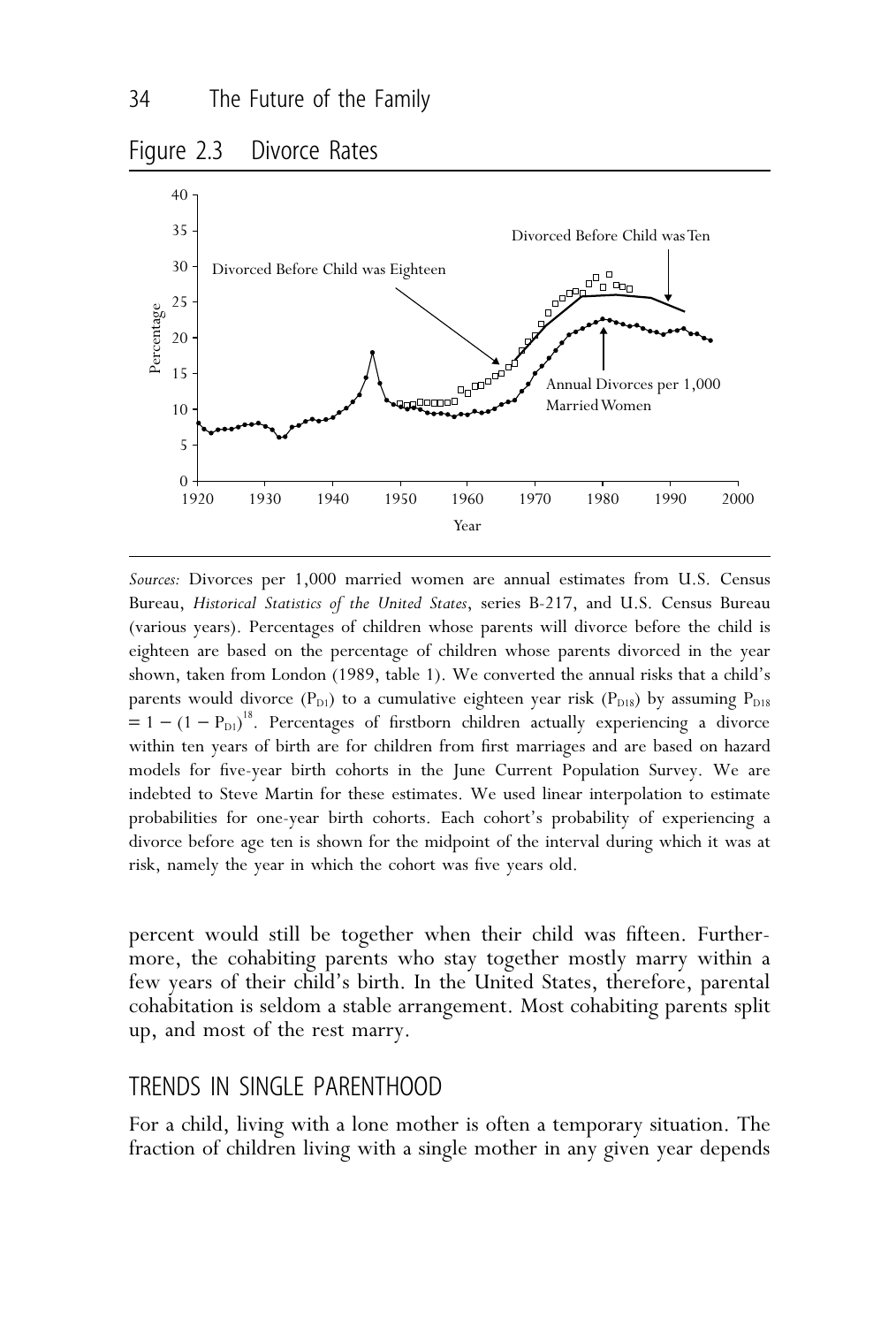

*Sources:* The pre-1970 percentages of nonmarital births are from U.S. Census Bureau, *Historical Statistics of the United States, Colonial Times to the Present*, Series B-1 and B-28. The post-1970 percentages are from London (1989). Pre-1980 estimates have been multiplied by 1.034 to make them consistent with post-1980 estimates. The percentages of children under age one not living with a married parent are from the Integrated Public Use Microsamples of the decennial Censuses for 1940 to 2000 and were calculated by Andrew Clarkwest. Definitions, methods, and coverage change slightly from year to year in both series.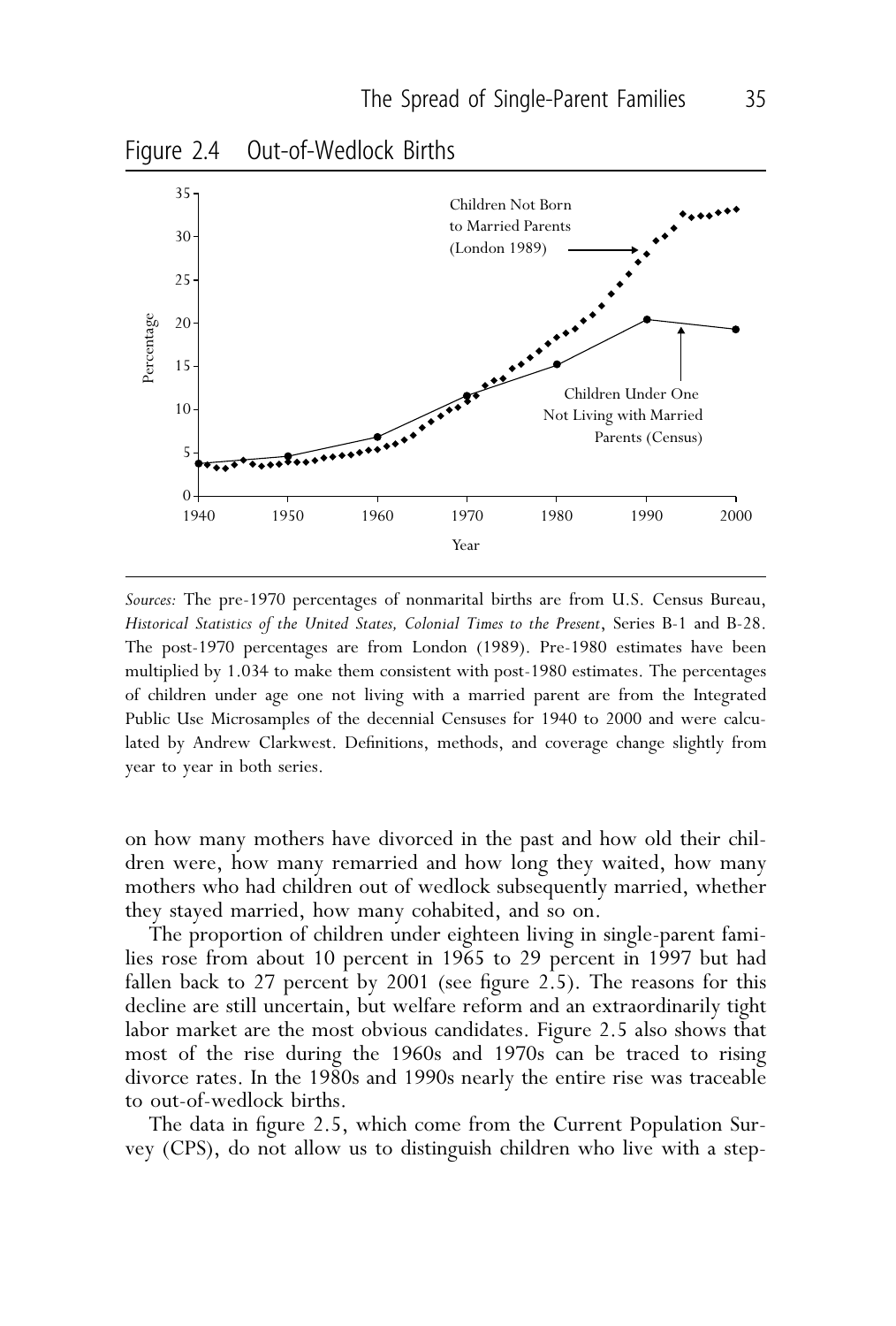# Figure 2.5 Children Living with One Parent, By Marital Status



*Source:* Authors' tabulations from the March Current Population Survey.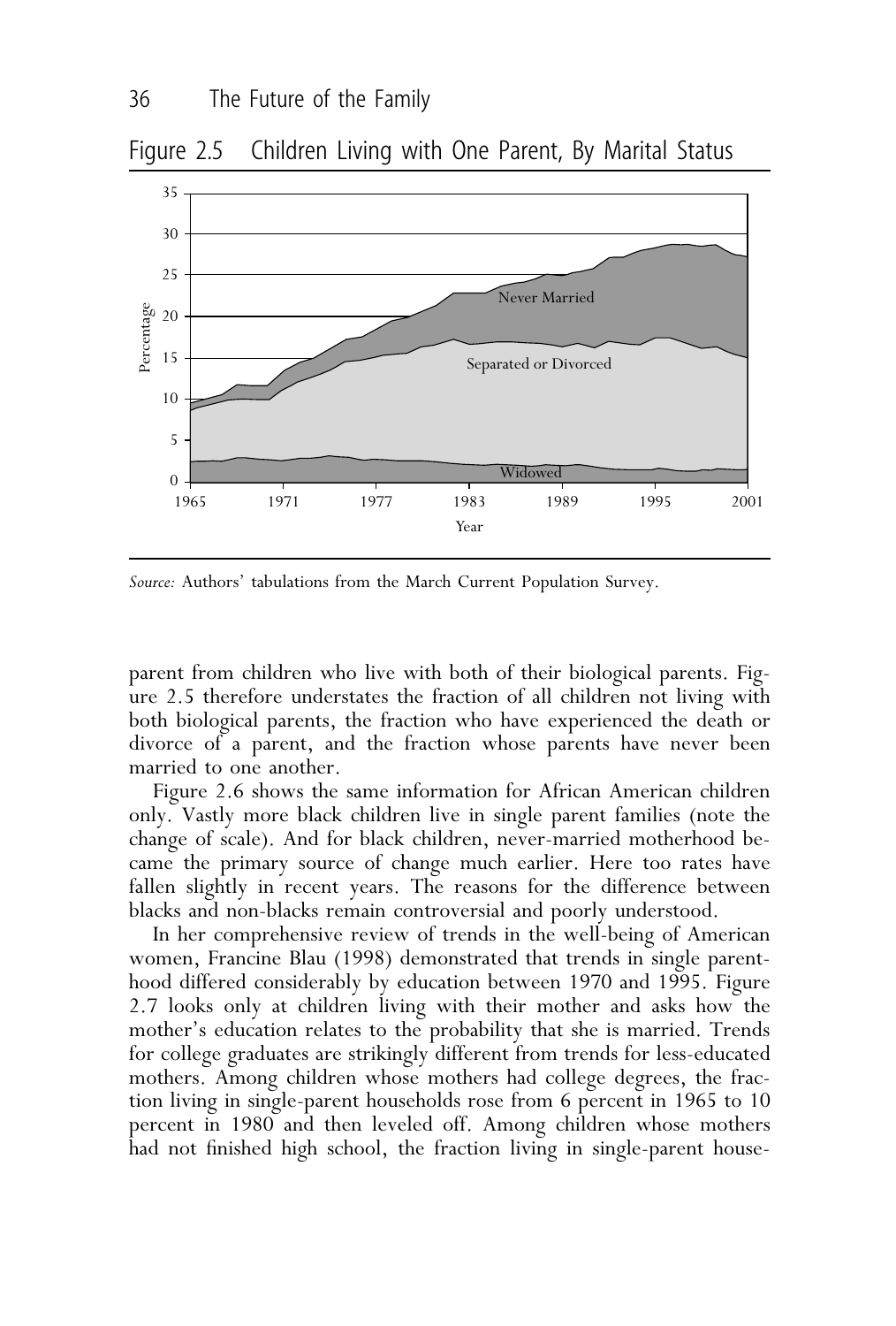



*Source:* Authors' tabulations from the March Current Population Survey.





*Source:* Authors' tabulations from the March Current Population Survey.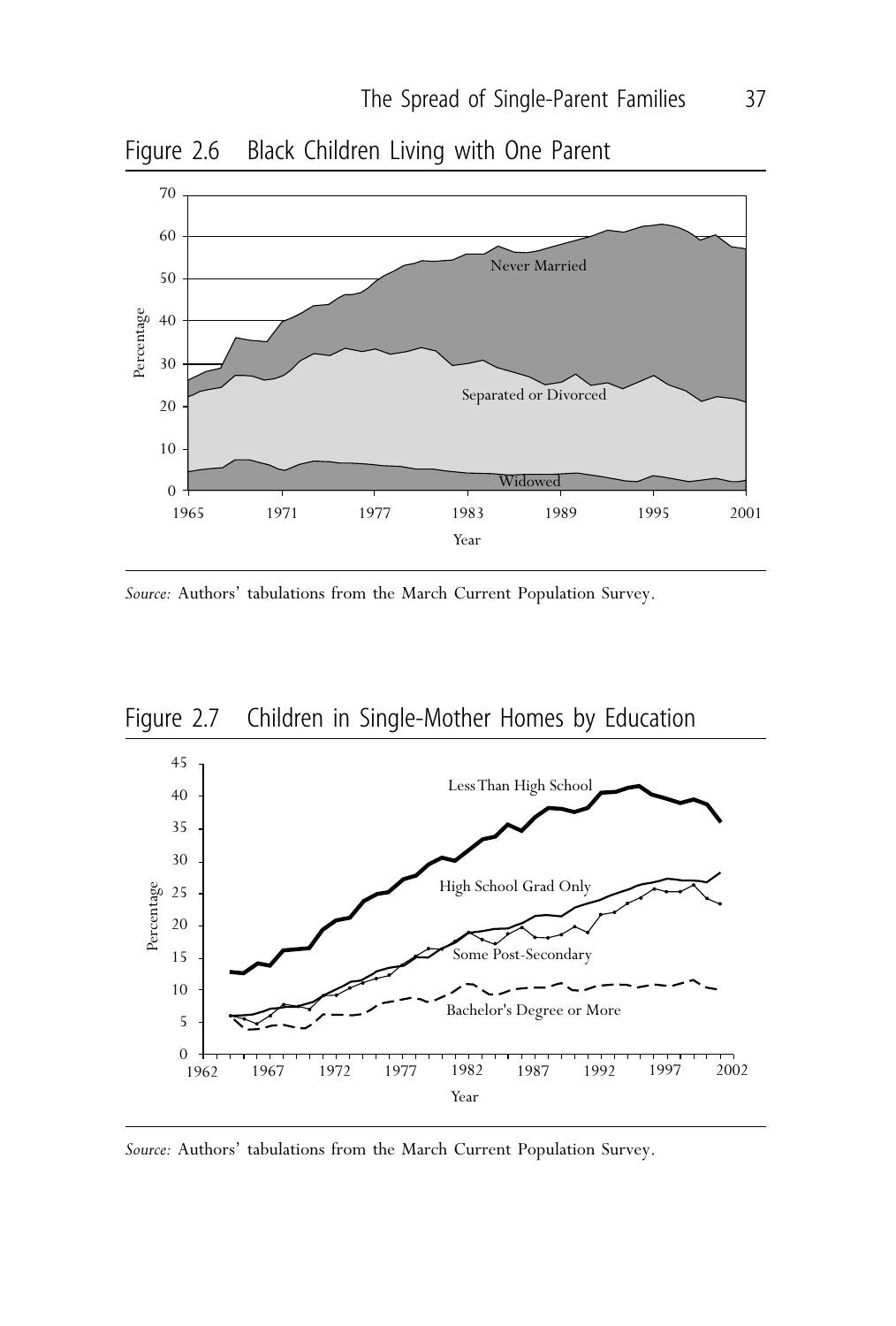

*Source:* Authors' tabulations from the March Current Population Survey.

## Figure 2.8 Mothers Who Were Not Married, by Race and Ethnicity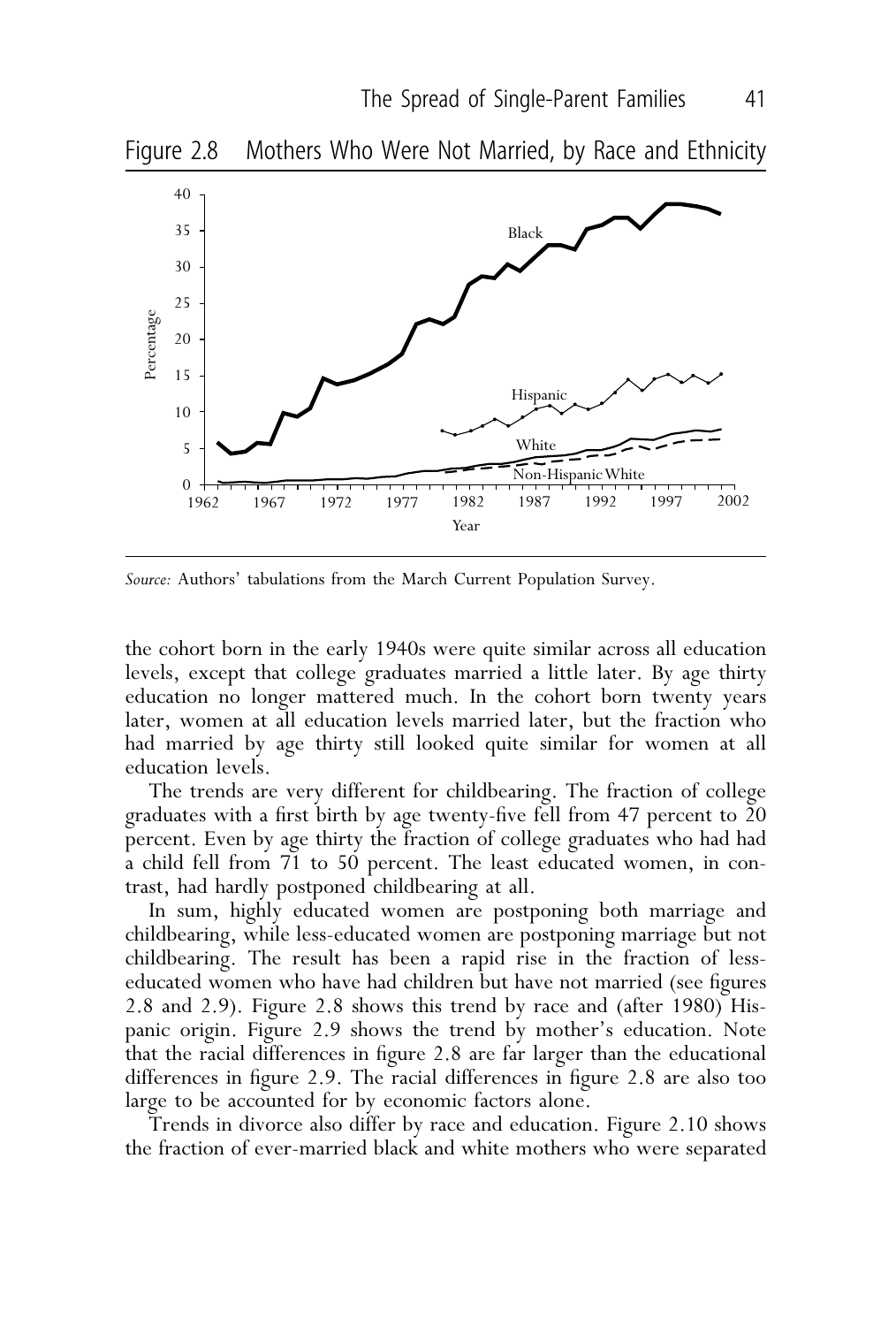



*Source:* Authors' tabulations from the March Current Population Survey.





*Source:* Authors' tabulations from the March Current Population Survey.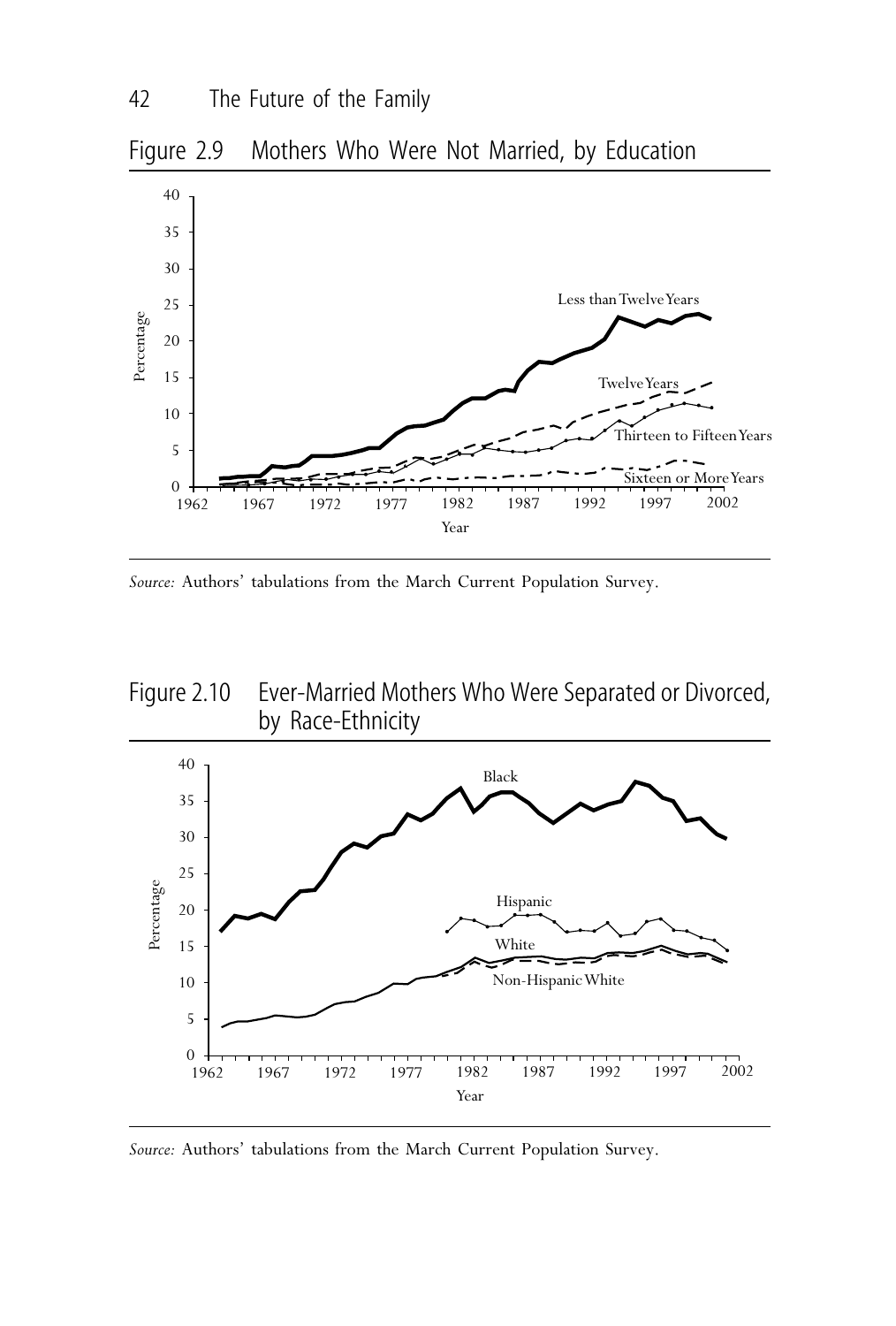## Figure 2.11 Ever-Married Mothers Who Were Separated or Divorced, by Education



*Source:* Authors' tabulations from the March Current Population Survey.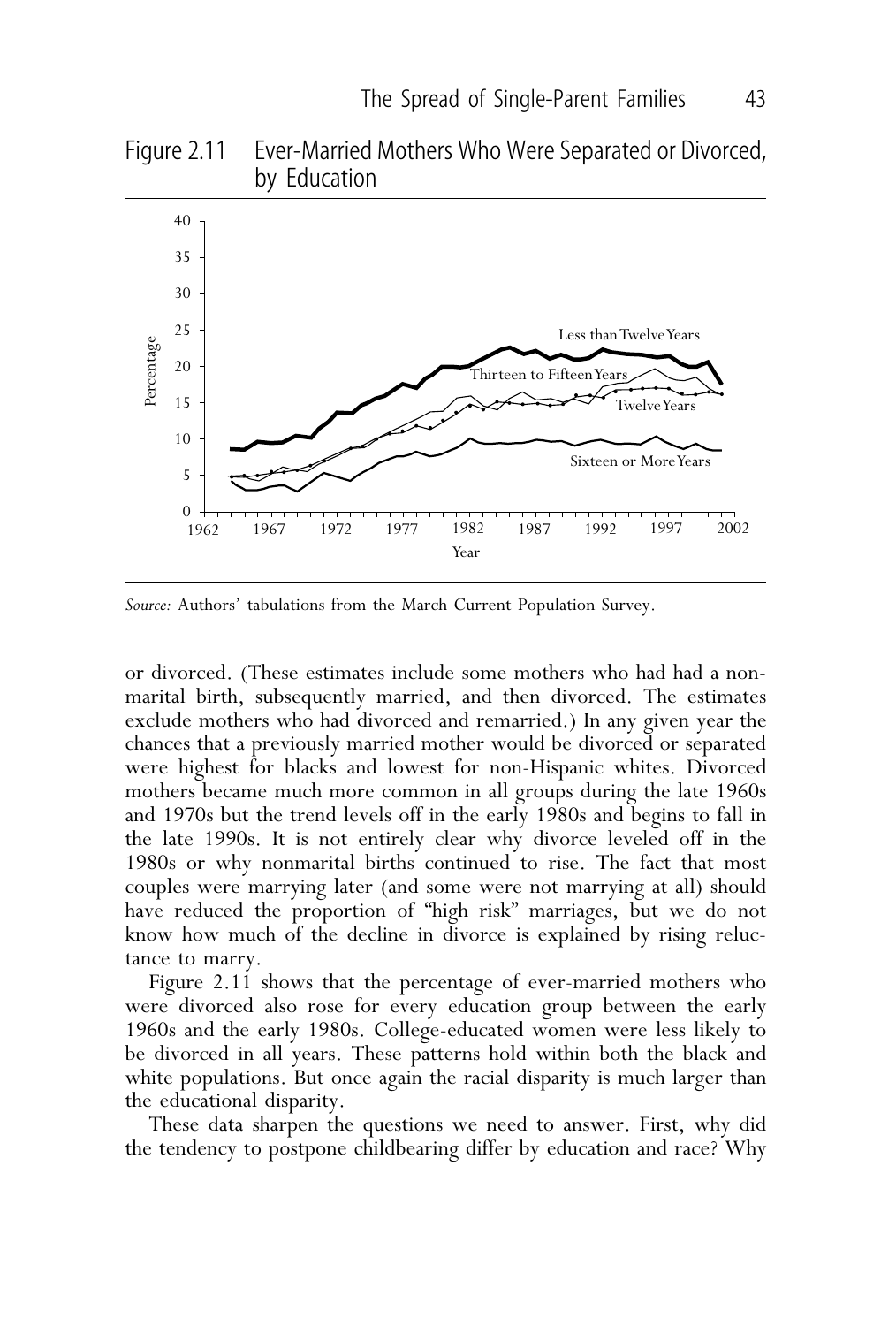|              | Percentage with First<br>Marriage by a Given Age |               |                           | Percentage with First<br>Birth by a Given Age |               |                           |
|--------------|--------------------------------------------------|---------------|---------------------------|-----------------------------------------------|---------------|---------------------------|
| Birth Year   | Age<br>Twenty-<br>Five                           | Age<br>Thirty | Age<br>Forty <sup>ª</sup> | Age<br>Twenty-<br>Five                        | Age<br>Thirty | Age<br>Forty <sup>"</sup> |
| All women    |                                                  |               |                           |                                               |               |                           |
| 1940 to 1944 | 84                                               | 91            | 94                        | 71                                            | 84            | 88                        |
| 1960 to 1964 | 64                                               | 78            | 86                        | 52                                            | 70            | 81                        |
| Difference   | $-20$                                            | $-13$         | $-07$                     | $-19$                                         | $-14$         | $-07$                     |
| White women  |                                                  |               |                           |                                               |               |                           |
| 1940 to 1944 | 86                                               | 92            | 95                        | 71                                            | 84            | 88                        |
| 1960 to 1964 | 68                                               | 82            | 89                        | 49                                            | 69            | 80                        |
| Difference   | $-18$                                            | $-10$         | $-06$                     | $-22$                                         | $-15$         | $-08$                     |
| Black women  |                                                  |               |                           |                                               |               |                           |
| 1940 to 1944 | 72                                               | 82            | 87                        | 77                                            | 86            | 88                        |
| 1960 to 1964 | 42                                               | 55            | 68                        | 68                                            | 76            | 85                        |
| Difference   | $-30$                                            | $-27$         | $-19$                     | $-09$                                         | $-10$         | -04                       |

Table 2.1 Change in Age at First Marriage and First Birth by Race

Source: Authors' tabulation of June and March CPS data.

For women born between 1960 and 1964 estimates at age forty are extrapolated by combining percentages married or with children at ages thirty to thirty-five with the fraction of unmarried or childless thirty- to thirty-five-year-olds in the 1955 to 1959 cohorts who had a child within the next ten years.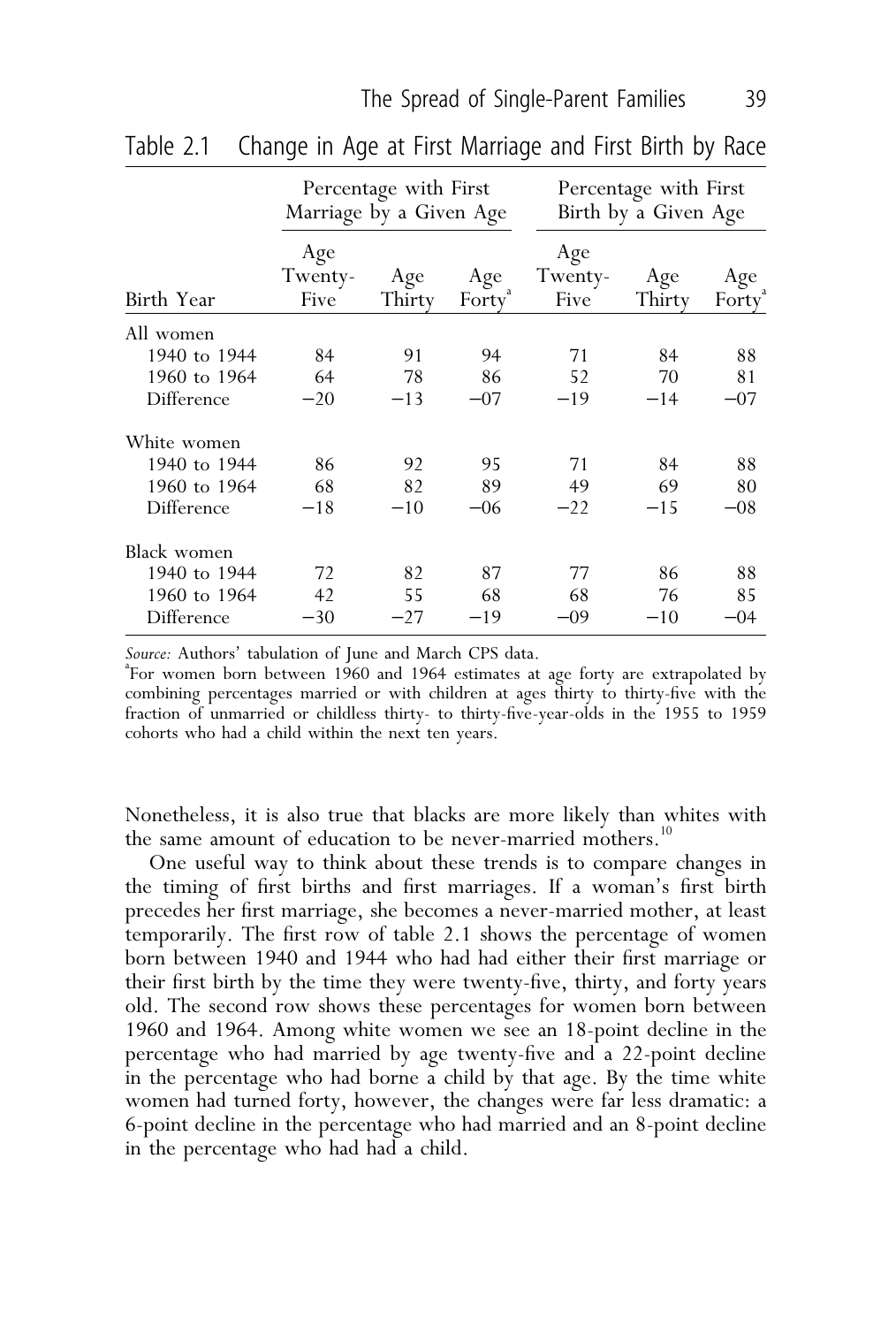|                       |                        | Percentage with First<br>Marriage by<br>a Given Age |              |                        | Percentage with First<br>Birth by a Given Age |              |
|-----------------------|------------------------|-----------------------------------------------------|--------------|------------------------|-----------------------------------------------|--------------|
| Birth Year            | Age<br>Twenty-<br>Five | Age<br>Thirty                                       | Age<br>Forty | Age<br>Twenty-<br>Five | Age<br>Thirty                                 | Age<br>Forty |
| High school dropouts  |                        |                                                     |              |                        |                                               |              |
| 1940 to 1944          | 83                     | 89                                                  | 91           | 82                     | 88                                            | 90           |
| 1960 to 1964          | 66                     | 75                                                  | 82           | 78                     | 83                                            | 86           |
| Difference            | $-17$                  | $-14$                                               | $-09$        | $-04$                  | $-05$                                         | $-04$        |
| High school graduates |                        |                                                     |              |                        |                                               |              |
| 1940 to 1944          | 87                     | 93                                                  | 95           | 77                     | 88                                            | 90           |
| 1960 to 1964          | 70                     | 81                                                  | 88           | 64                     | 79                                            | 84           |
| Difference            | $-17$                  | $-12$                                               | $-07$        | $-13$                  | $-09$                                         | $-06$        |
| Some college          |                        |                                                     |              |                        |                                               |              |
| 1940 to 1944          | 86                     | 92                                                  | 95           | 71                     | 83                                            | 87           |
| 1960 to 1964          | 65                     | 79                                                  | 90           | 49                     | 70                                            | 81           |
| Difference            | $-21$                  | $-13$                                               | $-05$        | $-22$                  | $-13$                                         | $-06$        |
| College graduates     |                        |                                                     |              |                        |                                               |              |
| 1940 to 1944          | 74                     | 87                                                  | 92           | 47                     | 71                                            | 82           |
| 1960 to 1964          | 50                     | 75                                                  | 85           | 20                     | 50                                            | 73           |
| Difference            | $-24$                  | $-12$                                               | $-07$        | $-27$                  | $-21$                                         | $-09$        |

Table 2.2 Change in Age at First Marriage and at First Birth by Education

*Source:* Authors' tabulation of June and March CPS data.

*Note:* For women born between 1960 and 1964 estimates at age forty are extrapolated by combining percentages married or with children at ages thirty to thirty-five with the fraction of unmarried or childless thirty- to thirty-five-year-olds in the 1955 to 1959 cohorts who had a child within the next ten years.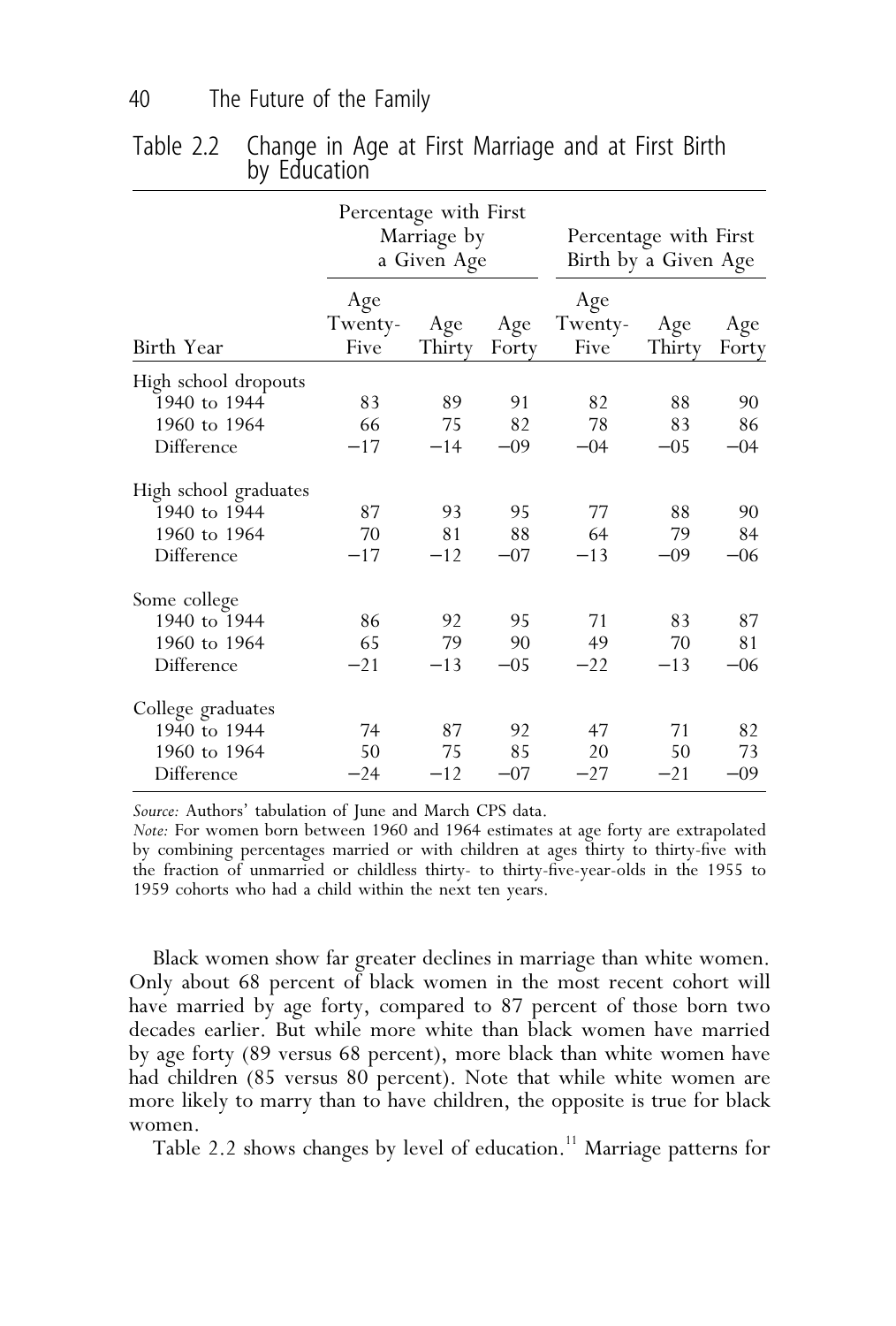Figure 3.1 First Unions Beginning with Cohabitation



*Source:* Author's analysis of Fertility and Family Surveys.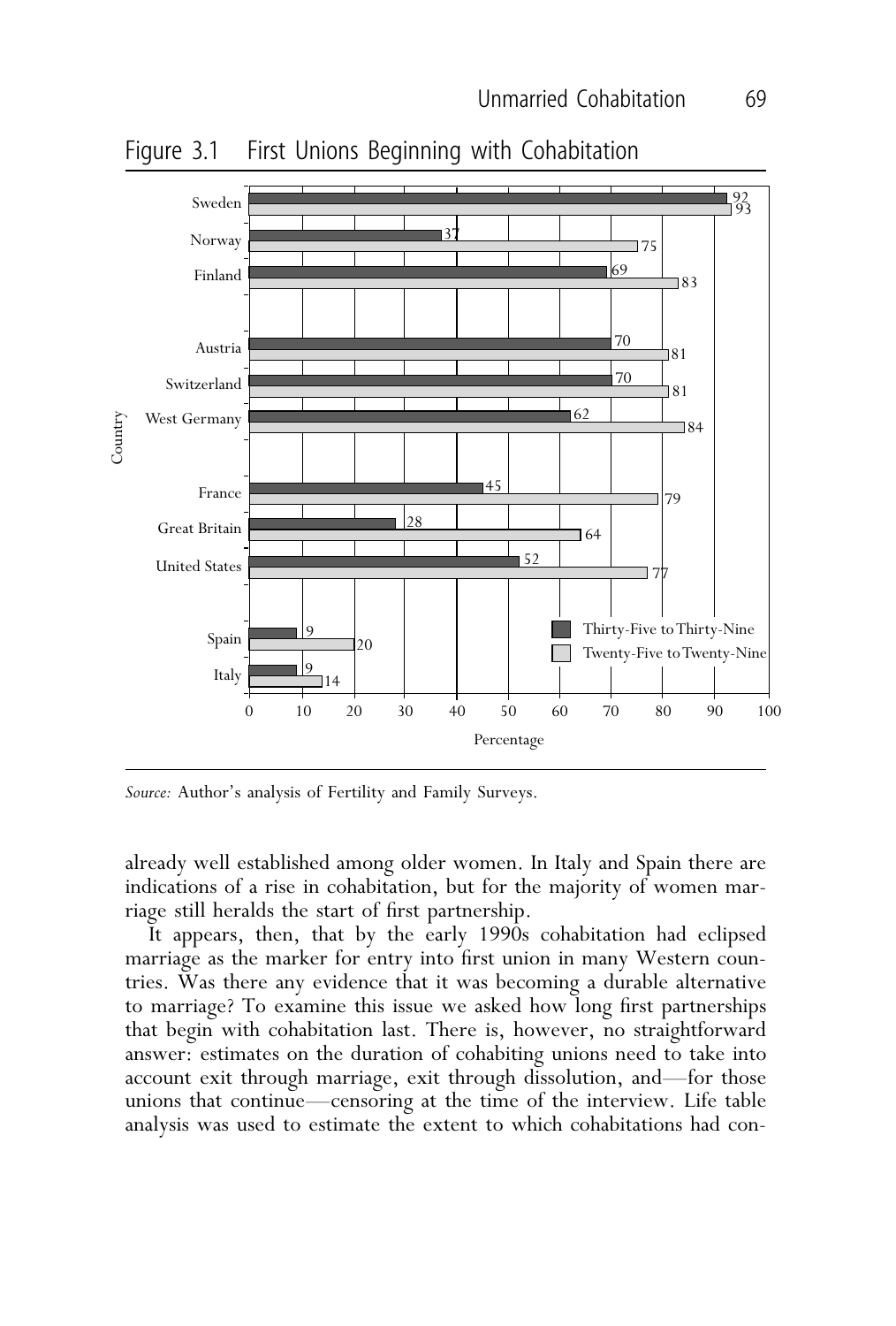Figure 3.2 Cohabiting and Married Men and Women, Aged Twenty-Five to Thirty-Four in to 2001



*Source:* Author's analysis of Eurobarometer Surveys, <sup>2000</sup> to 2001.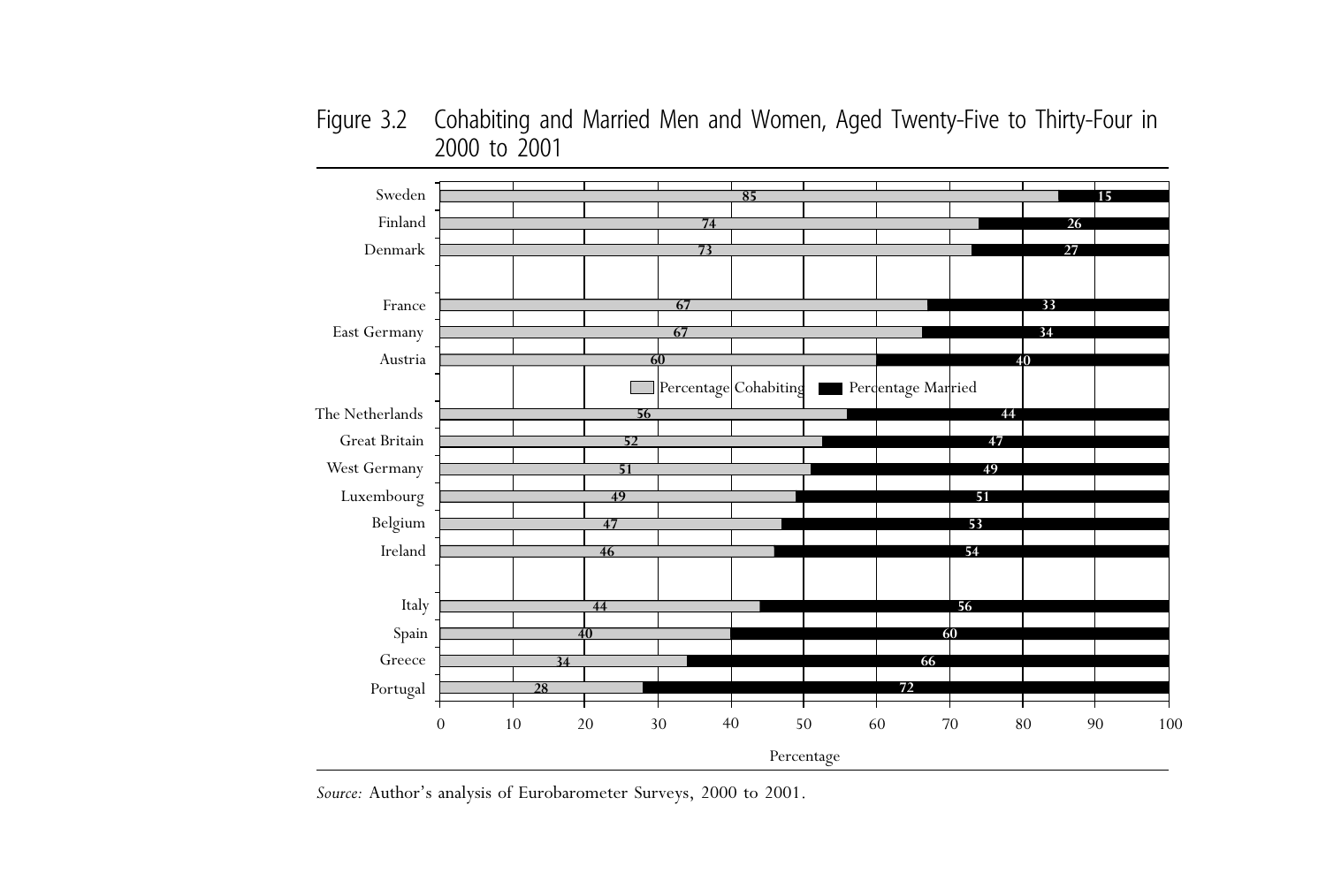# Figure 3.3 Out-of-Wedlock Births



*Source:* Author's tabulation of Council of Europe data.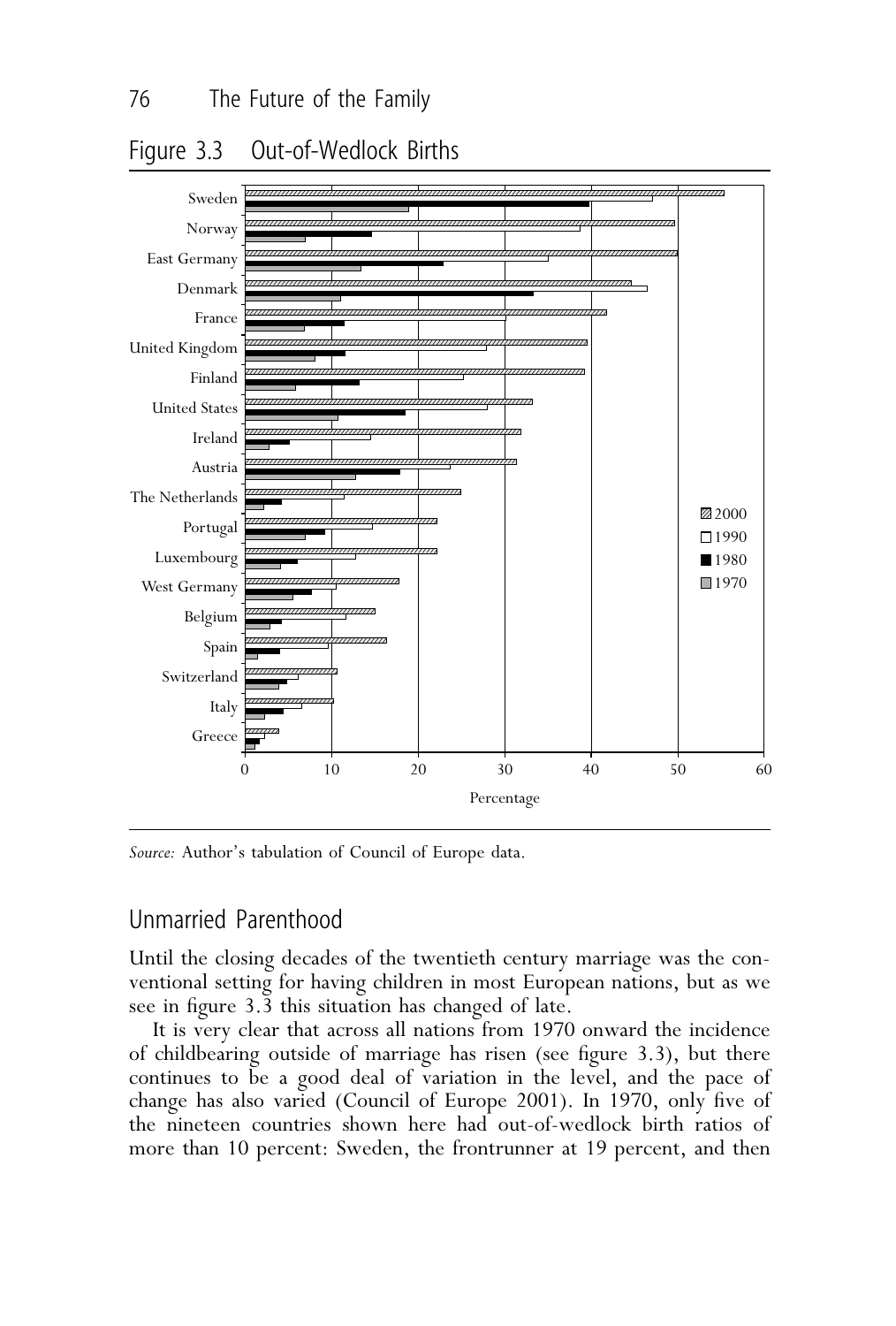Figure 3.4 Child Under Fifteen in Household According to Marital Status, Men and Women Aged Twenty-Five to Thirty-Four, 1998 to 2000



*Source:* Author's analysis of Eurobarometer Surveys, 1998 to 2000.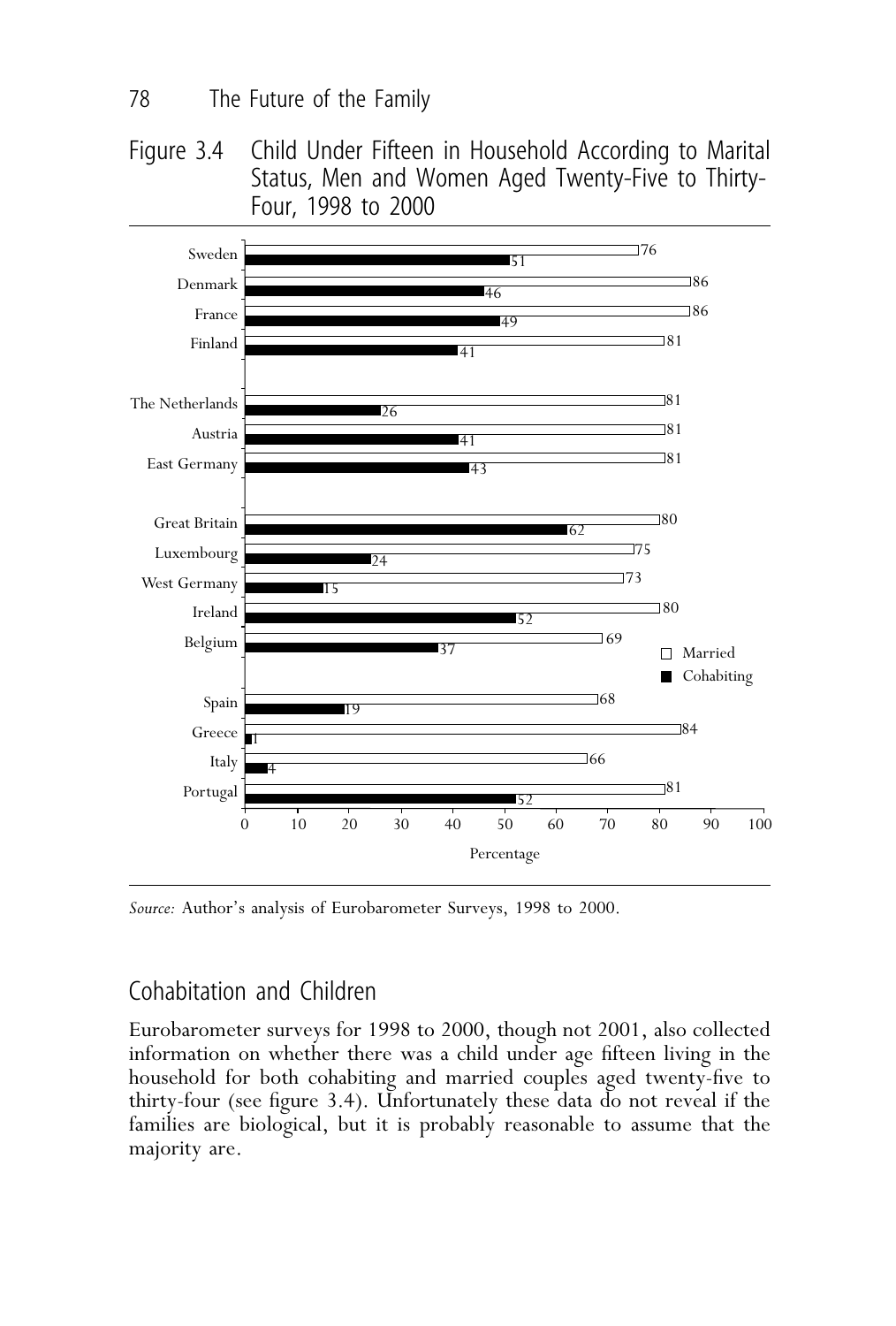Figure 3.5 Cohabitants Aged Twenty-Five and Older with Child Under Fifteen, According to Age Cohabitant Left Full-Time Education



*Source:* Author's analysis of Eurobarometer Surveys.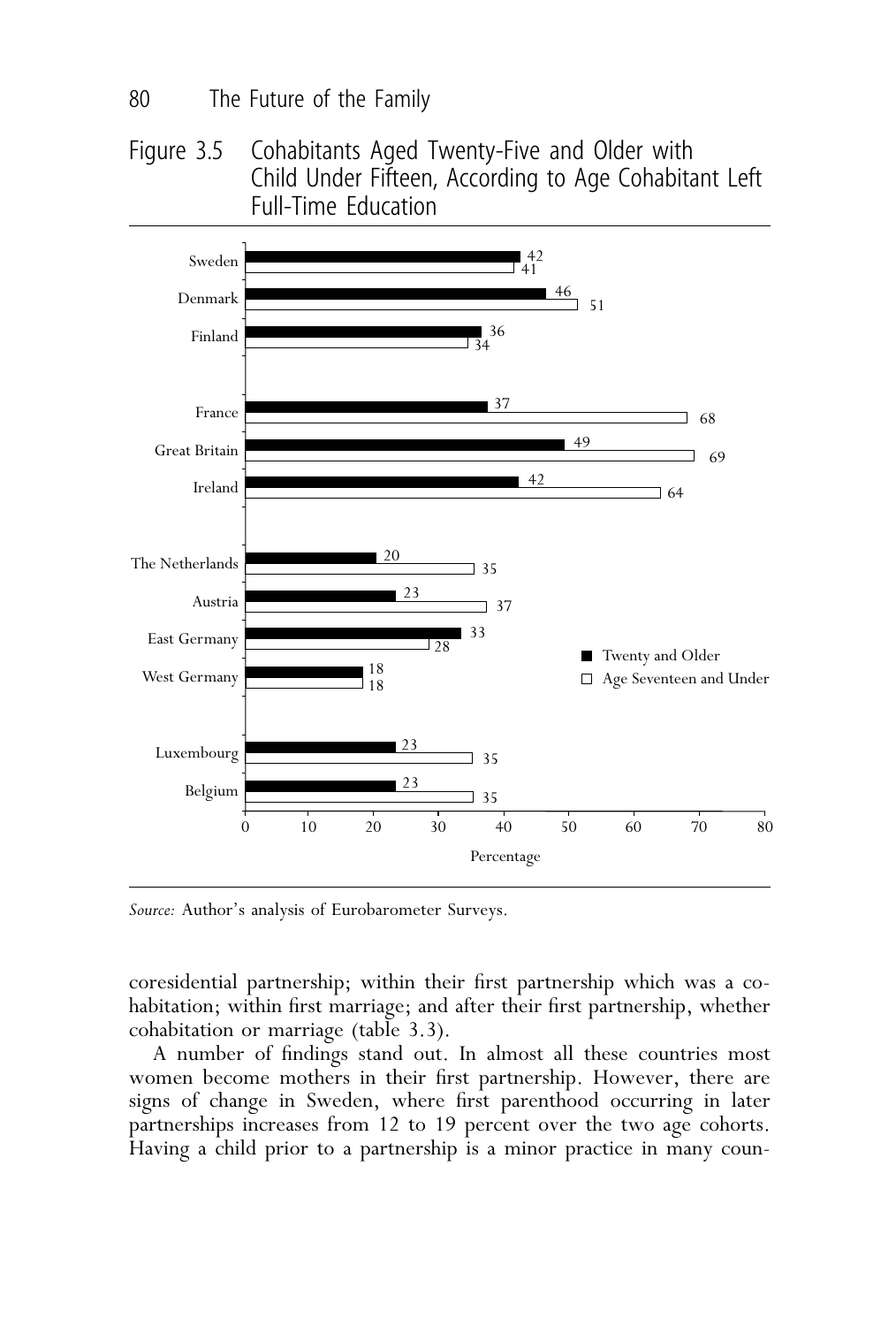## Figure 3.6 Unions Surviving Five Years After Birth of First Child



*Source:* Author's analysis of Fertility and Family Surveys.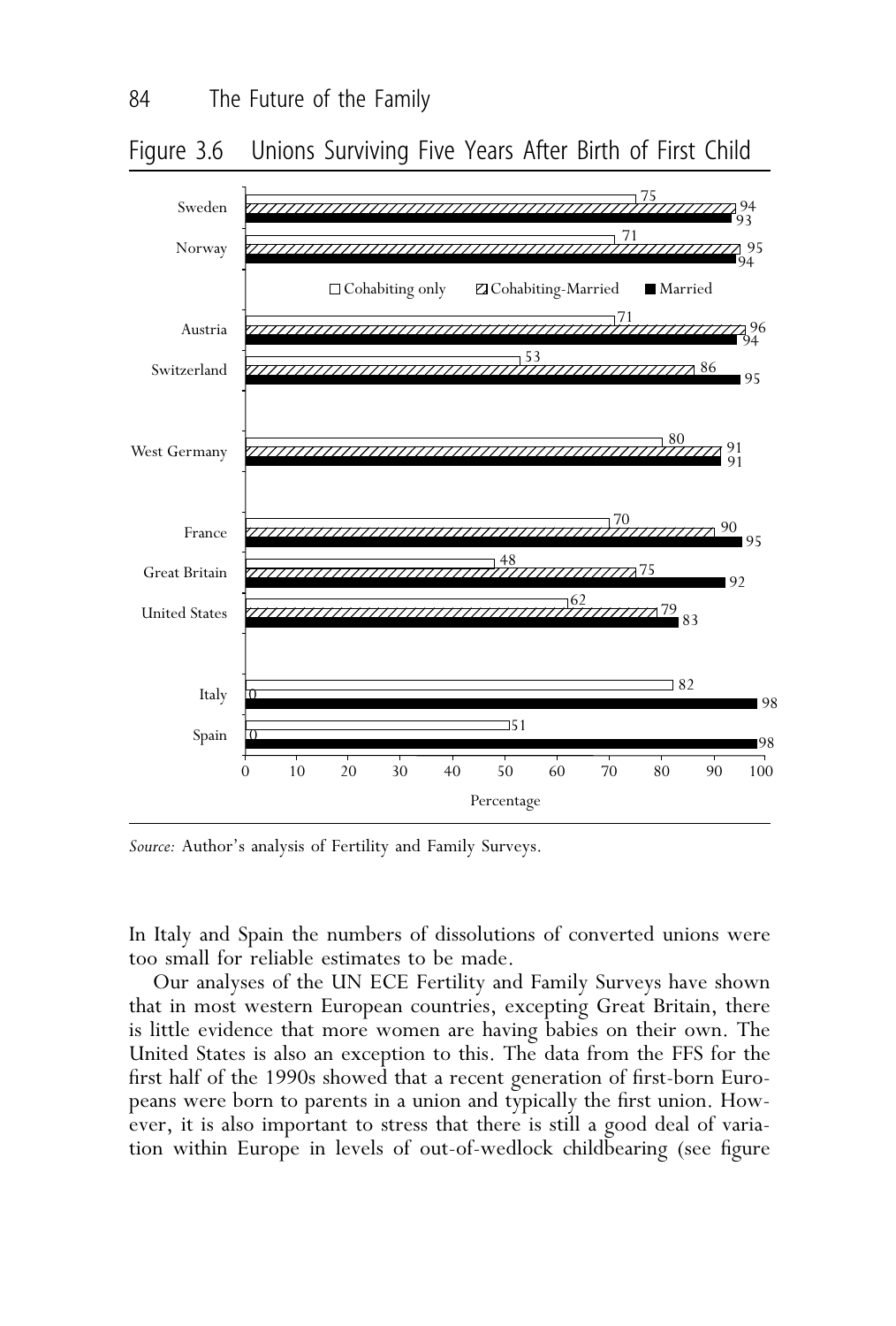| Country         | Ever Married,<br>Percentage | Never Partnered,<br>Percentage | Unmarried Currently<br>Cohabiting, Percentage | Unmarried Previously<br>Cohabited, Percentage | Number<br>in Sample |
|-----------------|-----------------------------|--------------------------------|-----------------------------------------------|-----------------------------------------------|---------------------|
| Sweden          | 28%                         | 13%                            | 39%                                           | 20%                                           | 891                 |
| Denmark         | 37                          | 14                             | 32                                            | 17                                            | 957                 |
| France          | 39                          | 15                             | 31                                            | 15                                            | 1,094               |
| Finland         | 43                          | 17                             | 30                                            | 11                                            | 860                 |
| Austria         | 52                          | 13                             | 22                                            | 13                                            | 1,013               |
| The Netherlands | 47                          | 23                             | 22                                            |                                               | 954                 |
| East Germany    | 46                          | 17                             | 21                                            | 15                                            | 718                 |
| Great Britain   | 57                          | 16                             | 18                                            | 16                                            | 992                 |
| Luxembourg      | 65                          | 11                             | 17                                            | 9                                             | 512                 |
| West Germany    | 50                          | 19                             | 15                                            | h                                             | 905                 |
| Ireland         | 45                          | 32                             | 15                                            |                                               | 913                 |
| Belgium         | 59                          | 20                             | 15                                            |                                               | 964                 |
| Spain           | 44                          | 41                             | 11                                            |                                               | 984                 |
| Greece          | 56                          | 29                             | 10                                            |                                               | 929                 |
| Italy           | 34                          | 55                             |                                               |                                               | 964                 |
| Portugal        | 61                          | 32                             |                                               |                                               | 753                 |
| Total           | 47                          | 23                             | 19                                            | 10                                            | 14,730              |

Table 3.1 Marital Status, Men and Women Aged Twenty-Five to Thirty-Four in 2000 to 2001

*Source:* Author's tabulations from Eurobarometer 54.1 November–December 2000, 55.0 March–April 2001, 55.1 April–May <sup>2001</sup> 55.10VR April–May 2001, and 55.2 May–June 2001.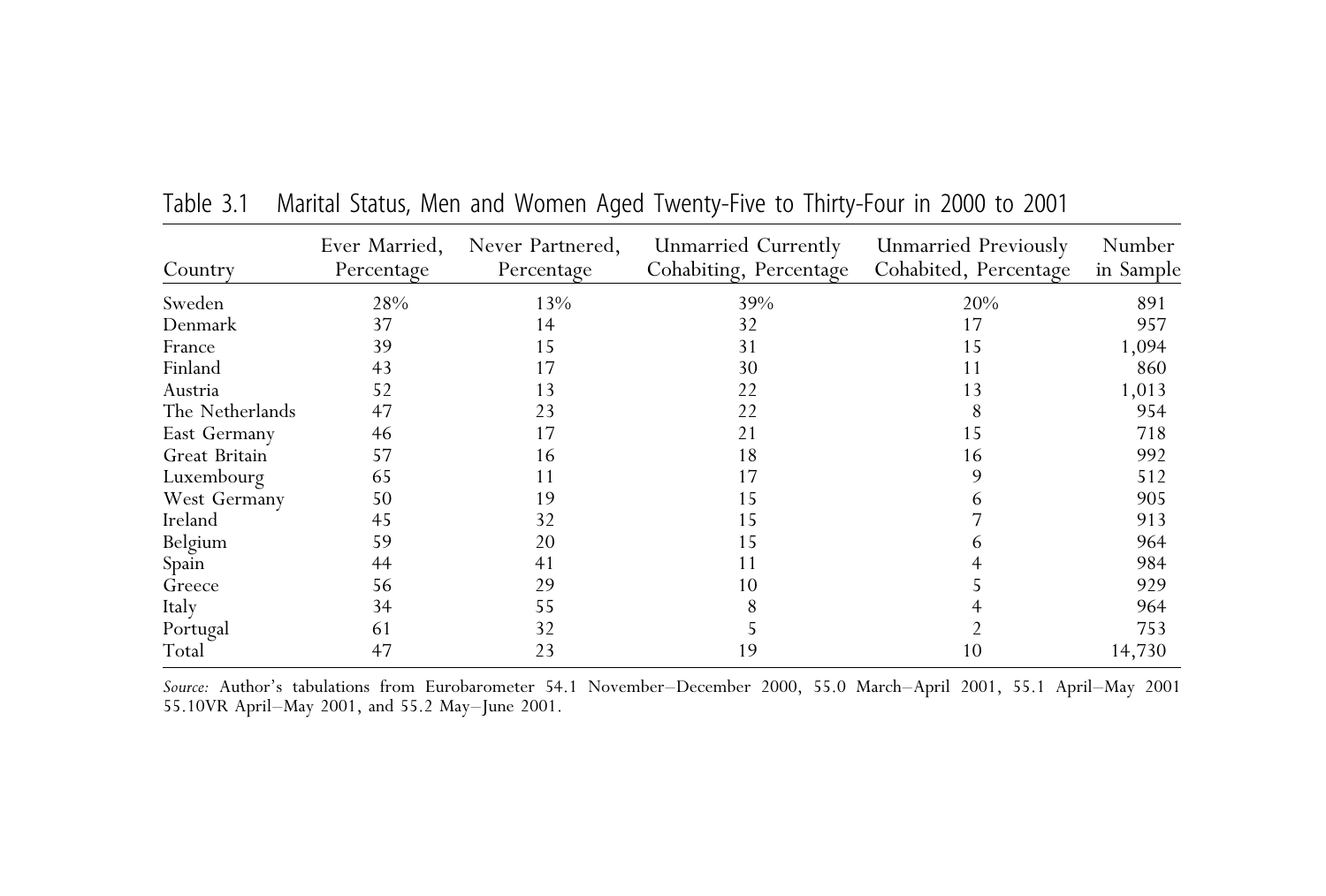| Country         | Left at Age<br>Seventeen<br>and Under | Age<br>Eighteen to<br>Nineteen Years | Age Twenty Number<br>and Older | in Sample        |
|-----------------|---------------------------------------|--------------------------------------|--------------------------------|------------------|
| Sweden          | 38%                                   | 38%                                  | 38%                            | 346              |
| Denmark         | 29                                    | 31                                   | 32                             | 307              |
| France          | 28                                    | 27                                   | 34                             | $339^{\circ}$    |
| Finland         | 23                                    | 29                                   | 30                             | 255              |
| The Netherlands | 19                                    | 18                                   | 24                             | 210              |
| Austria         | 17                                    | 23                                   | 25                             | 221 <sup>a</sup> |
| East Germany    | 20                                    | 18                                   | 26                             | 154              |
| Great Britain   | 17                                    | 17                                   | 23                             | 139              |
| Luxembourg      | 12                                    | 17                                   | 20                             | 88               |
| West Germany    | 12                                    | 15                                   | 20                             | $139^{a}$        |
| Ireland         | 15                                    | 11                                   | 18                             | 141              |
| Belgium         | 10                                    | 13                                   | 15                             | 143              |
| Spain           | 10                                    | 11                                   | 11                             | 149              |
| Italy           | 8                                     | 7                                    | 8                              | 73               |
| Greece          | 7                                     | 7                                    | 15                             | 91 <sup>a</sup>  |
| Portugal        | 4                                     | 4                                    | 8                              | 39               |
| Total           | 14                                    | 17                                   | 24                             | 2,872            |

Table 3.2 Percentage of Men and Women Aged Twenty-Five to Thirty-Four Cohabiting, by Age Left Full-Time Education

*Source:* Author's tabulations from Eurobarometer 54.1 November–December 2000, 55.0 March–April 2001, 55.1 April–May 2001 55.10VR April–May 2001 and 55.2 May–June 2001.

a Significant differences at 5 percent or less.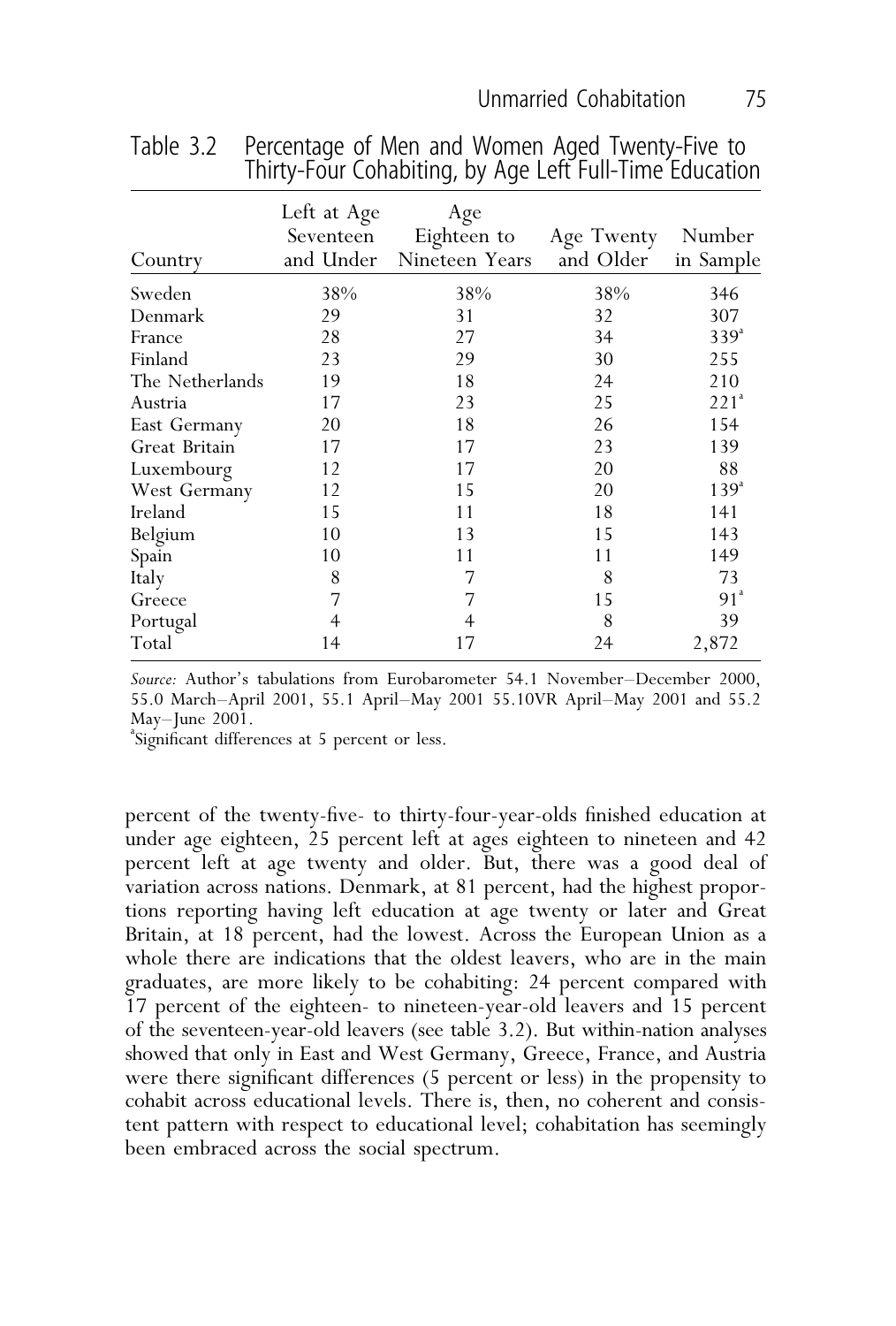|                            | Before      | First        | First    | After First | First Birth |
|----------------------------|-------------|--------------|----------|-------------|-------------|
| Country and Age of Woman   | Partnership | Cohabitation | Marriage | Partnership | by Survey   |
| Norway                     |             |              |          |             |             |
| Twenty-five to twenty-nine | 12%         | 28%          | 53%      | 8%          | 68%         |
| Thirty-five to thirty-nine | 13          | 7            | 75       | 4           | 91          |
| Twenty to forty-five       | 12          | 18           | 65       | 5           | 62          |
| Sweden <sup>a</sup>        |             |              |          |             |             |
| Twenty-five to twenty-nine | 6           | 53           | 23       | 19          | 66          |
| Thirty-five to thirty-nine | 6           | 53           | 30       | 12          | 92          |
| Twenty to forty-five       | 7           | 51           | 29       | 13          | 74          |
| Austria                    |             |              |          |             |             |
| Twenty-five to twenty-nine | 21          | 29           | 47       | 3           | 70          |
| Thirty-five to thirty-nine | 20          | 20           | 53       | 7           | 91          |
| Twenty to forty-five       | 20          | 22           | 53       | 5           | 73          |
| Switzerland                |             |              |          |             |             |
| Twenty-five to twenty-nine | 4           | 8            | 78       | 10          | 45          |
| Thirty-five to thirty-nine | 5           | 8            | 76       | 11          | 83          |
| Twenty to forty-five       | 5           | 7            | 77       | 11          | 66          |
| West Germany               |             |              |          |             |             |
| Twenty-five to twenty-nine | 11          | 17           | 64       | 8           | 38          |
| Thirty-five to thirty-nine | 11          | 8            | 73       | 8           | 75          |
| Twenty to thirty-nine      | 10          | 13           | 70       | 7           | 45          |
| France                     |             |              |          |             |             |
| Twenty-five to twenty-nine | 9           | 22           | 62       | 7           | 56          |
| Thirty-five to thirty-nine | 5           | 11           | 80       | 4           | 91          |
| Twenty to forty-five       | 6           | 14           | 74       | 6           | 71          |

| Table 3.3 |  | Percentage of Women by Partnership Status at First Birth, By Age of Woman |  |  |
|-----------|--|---------------------------------------------------------------------------|--|--|
|           |  |                                                                           |  |  |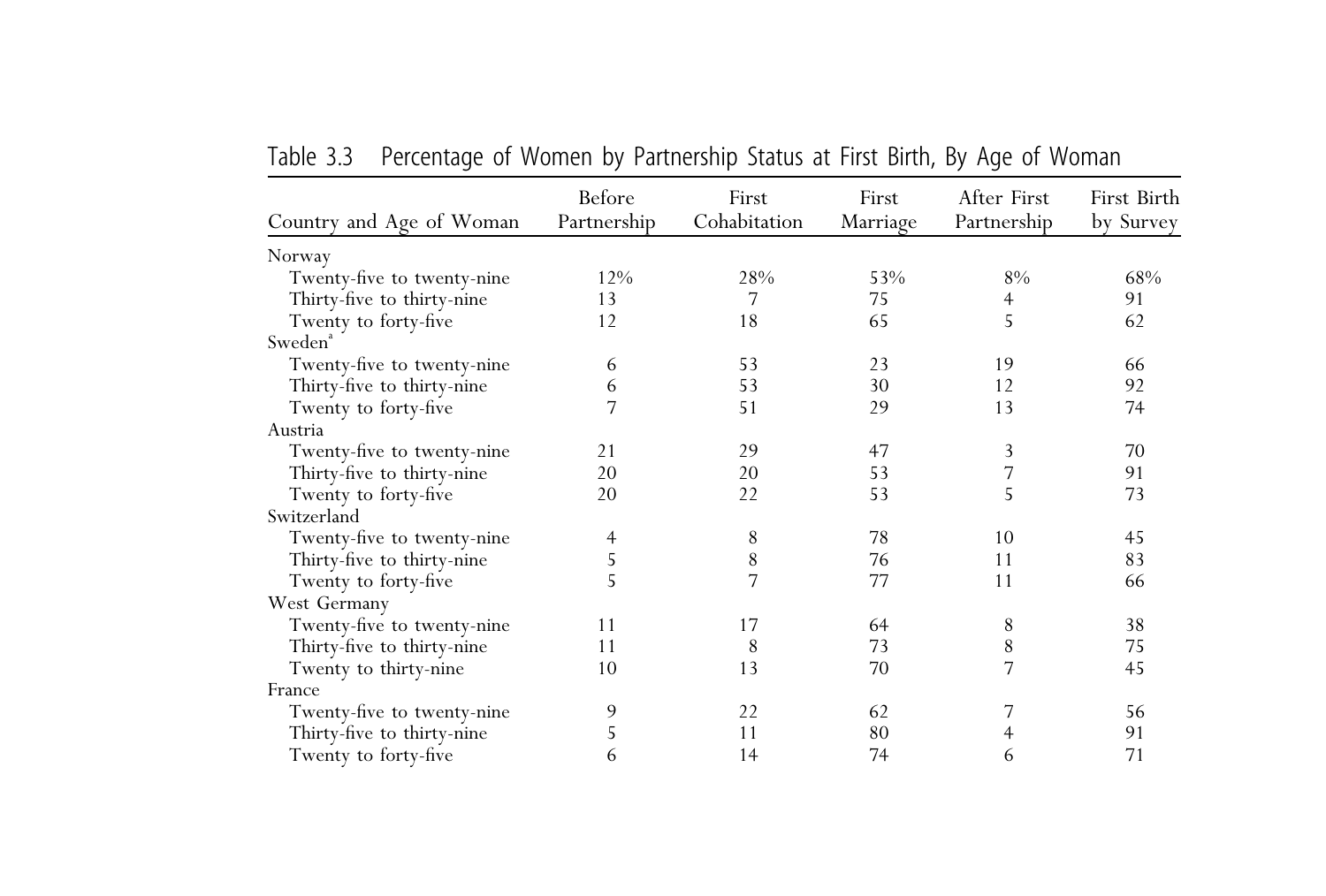| Great Britain              |    |    |    |   |    |
|----------------------------|----|----|----|---|----|
| Twenty-five to twenty-nine | 15 | 17 | 59 |   | 54 |
| Thirty-five to thirty-nine |    |    | 82 |   | 80 |
| Twenty to forty-five       |    |    | 75 | δ | 65 |
| <b>United States</b>       |    |    |    |   |    |
| Twenty-five to twenty-nine | 20 | 15 | 54 |   | 70 |
| Thirty-five to thirty-nine | 14 | 8  | 66 |   | 86 |
| Twenty to forty-five       | 17 | 11 | 60 |   | 80 |
| Italy                      |    |    |    |   |    |
| Twenty-five to twenty-nine |    |    | 90 |   | 36 |
| Thirty-five to thirty-nine |    |    | 90 |   | 83 |
| Twenty to forty-five       |    |    | 90 |   | 61 |
| Spain                      |    |    |    |   |    |
| Twenty-five to twenty-nine |    | 6  | 85 |   | 47 |
| Thirty-five to thirty-nine |    |    | 92 |   | 92 |
| Twenty to forty-five       |    |    | 90 |   | 65 |
|                            |    |    |    |   |    |

Source: Author's analysis.

*Source:* Author's analysis.<br><sup>8</sup>Sweden 1954 and 1964 cohorts: Thirty-five to thirty-nine and twenty-five to twenty-nine equivalent. Norway 1950 and <sup>1960</sup> cohorts: thirty-five to thirty-nine and twenty-five to twenty-nine equivalent.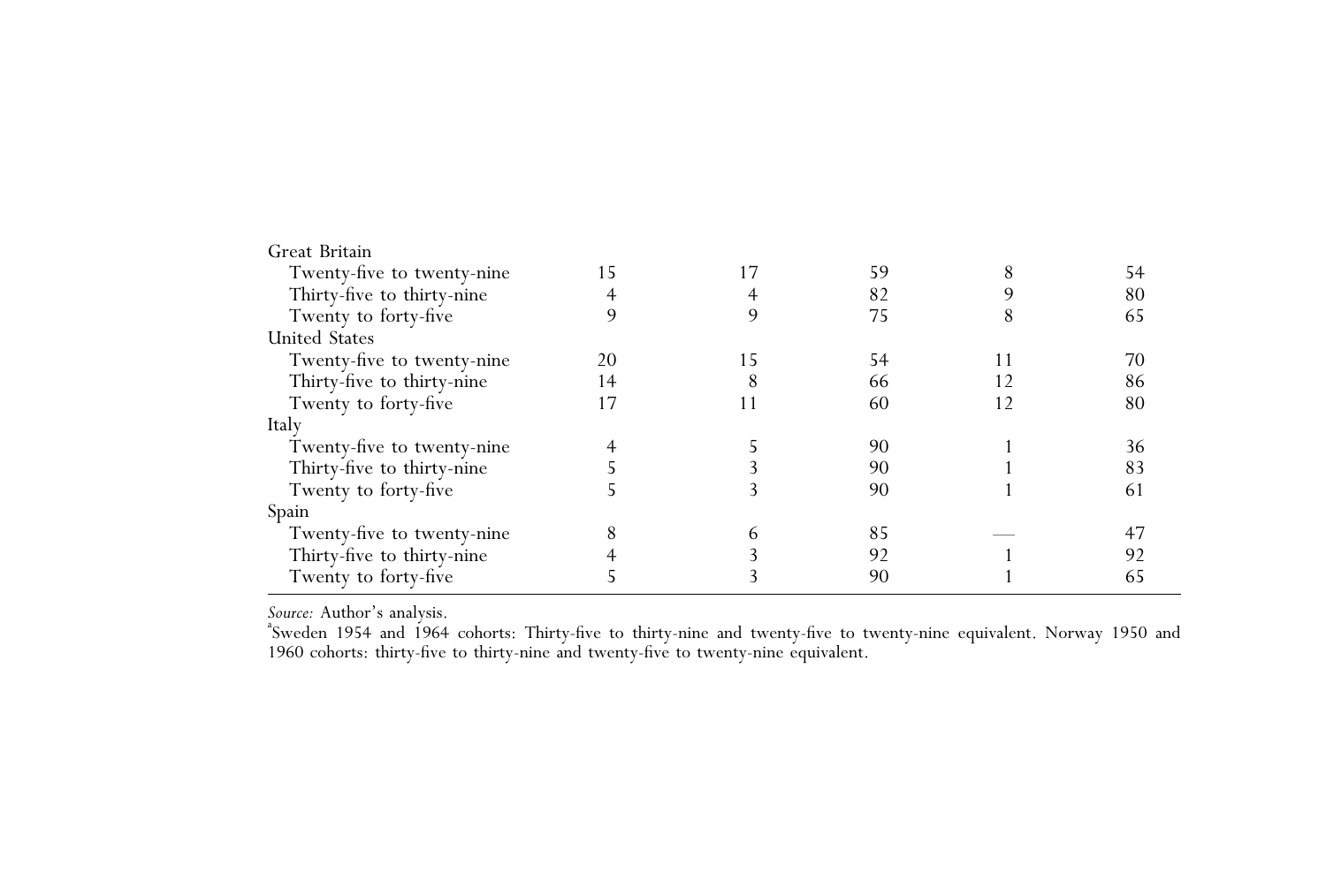# Table 3.4 Percentage Considering a Cohabiting Couple with Children a Family, by Age and Sex

| Age Group                        | Men | Women | Total | Sample<br>Number |
|----------------------------------|-----|-------|-------|------------------|
| Fifteen to twenty-four years     | 61% | 67%   | 64%   | (2666)           |
| Twenty-five to thirty-four years | 66  | 68    | 67    | (3130)           |
| Thirty-five to forty-four years  | 63  | 65    | 64    | (2998)           |
| Forty-five to fifty-four years   | 59  | 62    | 61    | (2552)           |
| Fifty-five to sixty-four years   | 51  | 56    | 54    | (2255)           |
| Sixty-five and older             | 44  | 44    | 44    | (2622)           |
| Total                            | 58  | 60    | 59    | (16223)          |

*Source:* Author's tabulations from Eurobarometer 51.0 November–December 1998.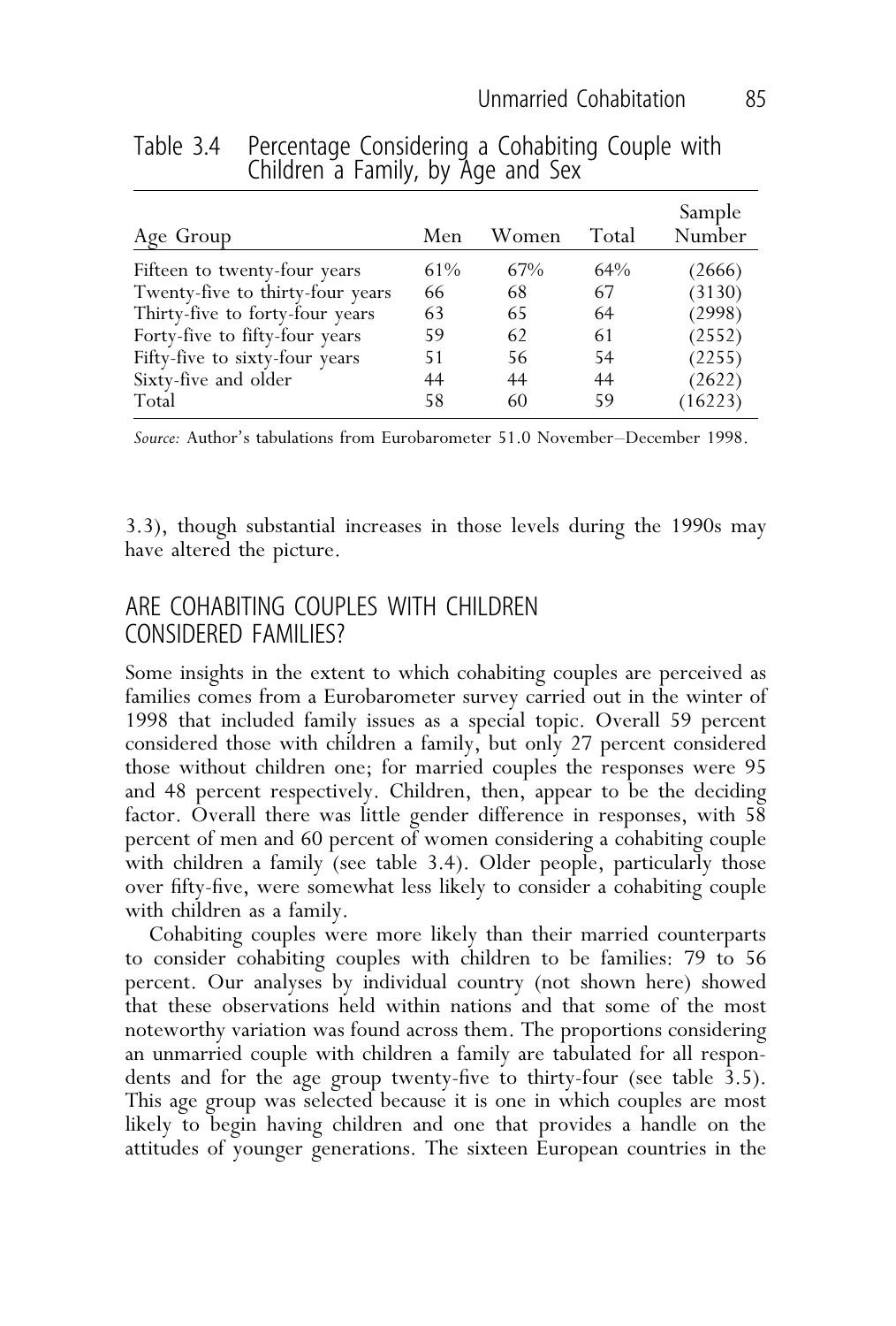| Country         | Age Group<br>Twenty-Five to<br>Thirty-Four Years | All Ages | Sample<br>Numbers |
|-----------------|--------------------------------------------------|----------|-------------------|
| Sweden          | 91%                                              | 88%      | (1000)            |
| Finland         | 91                                               | 80       | (1026)            |
| Denmark         | 88                                               | 80       | (1010)            |
| France          | 76                                               | 68       | (1002)            |
| Austria         | 70                                               | 64       | (1085)            |
| Great Britain   | 70                                               | 57       | (1039)            |
| East Germany    | 69                                               | 64       | (1012)            |
| West Germany    | 66                                               | 56       | (1041)            |
| Spain           | 65                                               | 57       | (1000)            |
| Ireland         | 63                                               | 52       | (1000)            |
| Luxembourg      | 62                                               | 57       | (598)             |
| Belgium         | 58                                               | 56       | (1058)            |
| Portugal        | 54                                               | 50       | (1001)            |
| The Netherlands | 51                                               | 49       | (1017)            |
| Italy           | 51                                               | 44       | (1004)            |
| Greece          | 41                                               | 31       | (1009)            |
| Total           | 67                                               | 59       | (16224)           |

Table 3.5 Percentage Considering a Cohabiting Couple with Children a Family, by Nation

*Source:* Author's tabulations from Eurobarometer 51.0 November– December 1998.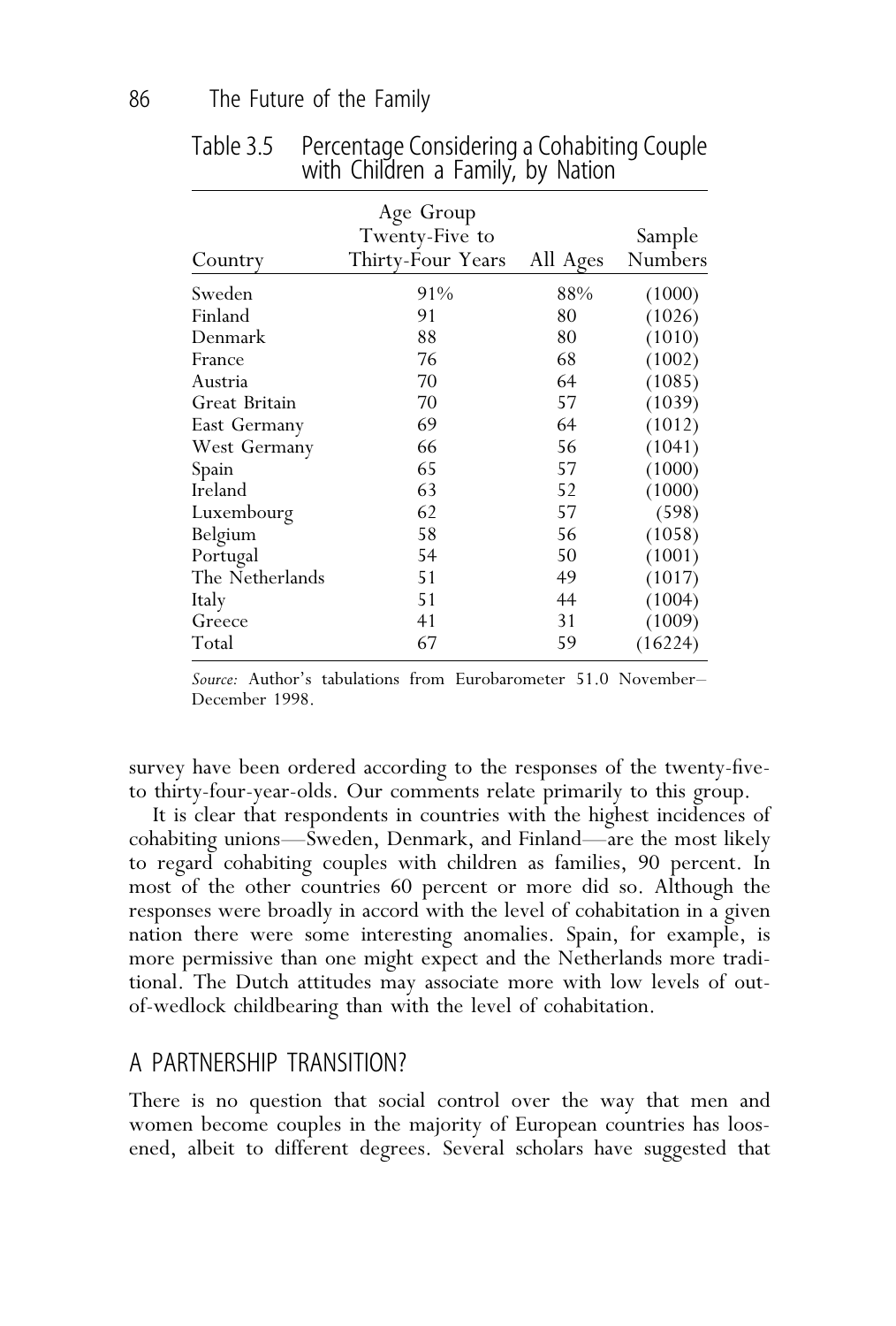

Figure 4.1 Nonelderly Social Expenditures in Six Sets of Seventeen Nations

*Source:* Authors' compilation.

0.00

*Notes:* Total nonelderly social expenditures (as percentage of GDP), including all cash plus near cash spending (for example, food stamps) and public housing but excluding health care and education spending (OECD 2003). Anglos include Australia, United Kingdom, and Canada; Scandinavia includes Finland, Norway, and Sweden; Northern Europe includes Belgium, Denmark, and the Netherlands; Central and Southern Europe includes Austria, France, Germany, Italy, Luxembourg, and Spain.

لي المهاجم المجمع المعارض المجمود المجمود المجمود المجمود المجمود المجمود المجمود المجمود المجمود المجمود المجمود

Year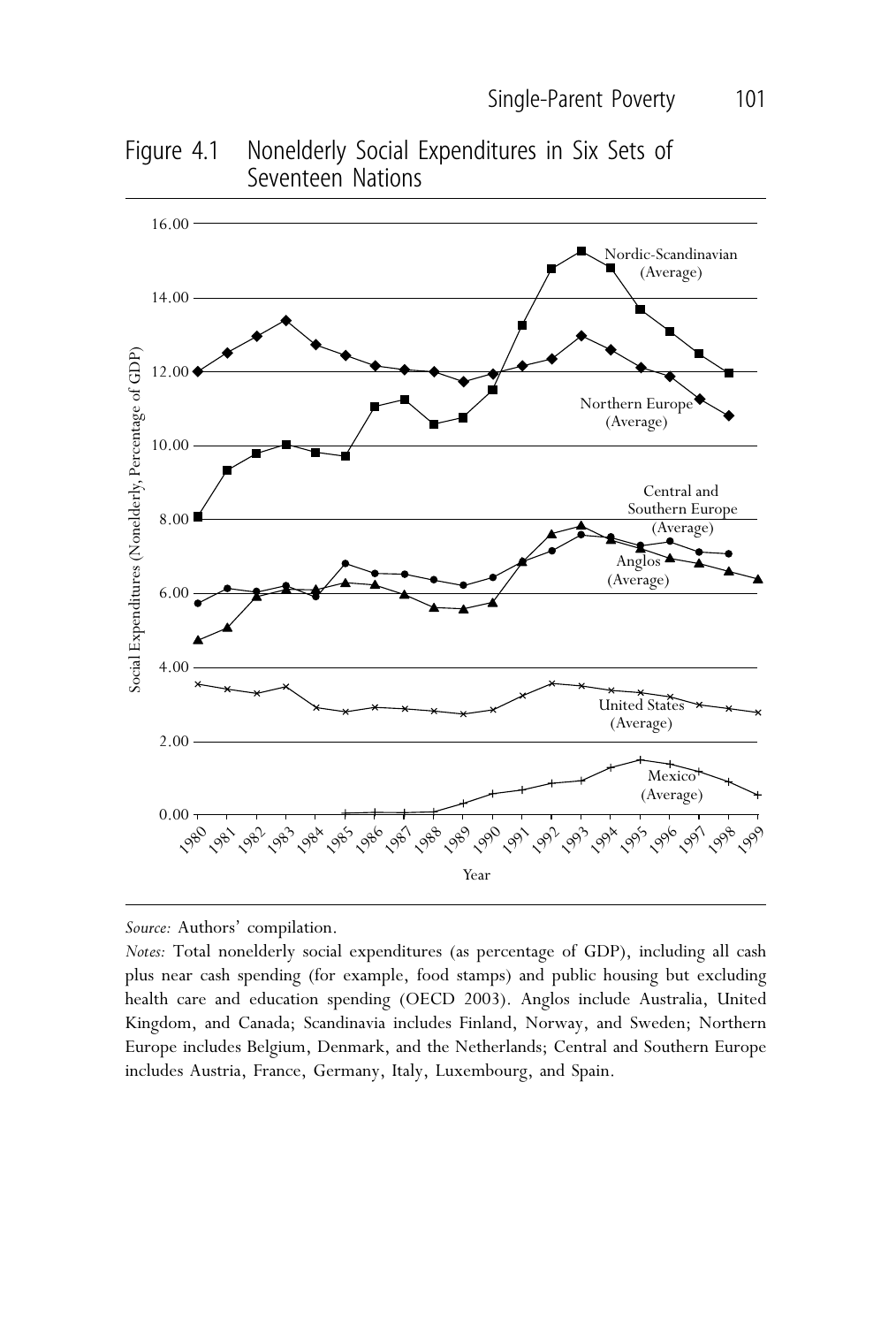



*Source:* Authors' calculations from the Luxembourg Income Study.

*Note:* Extremely poor is below 30 percent of adjusted median income; poor is at 30 percent to less than 50 percent of median; and near poor is 50 percent to 70 percent of median.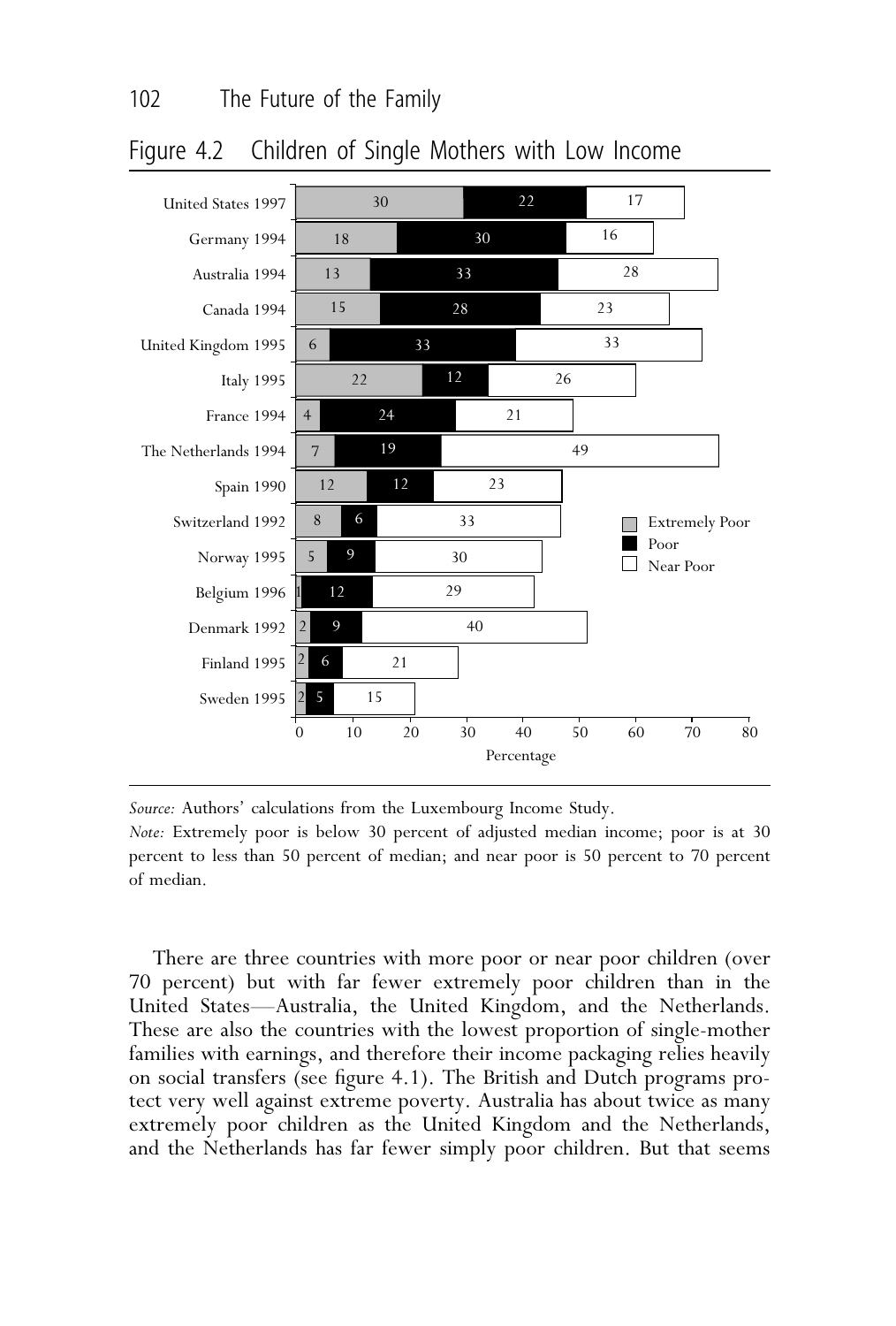

Figure 4.3 Child Poverty Rates in Single-Mother Families

*Source:* Authors' calculations from the Luxembourg Income Study. *Note:* The diagonal lines from top to bottom denote 0, 25, 50, and 75 percent poverty reduction by transfers.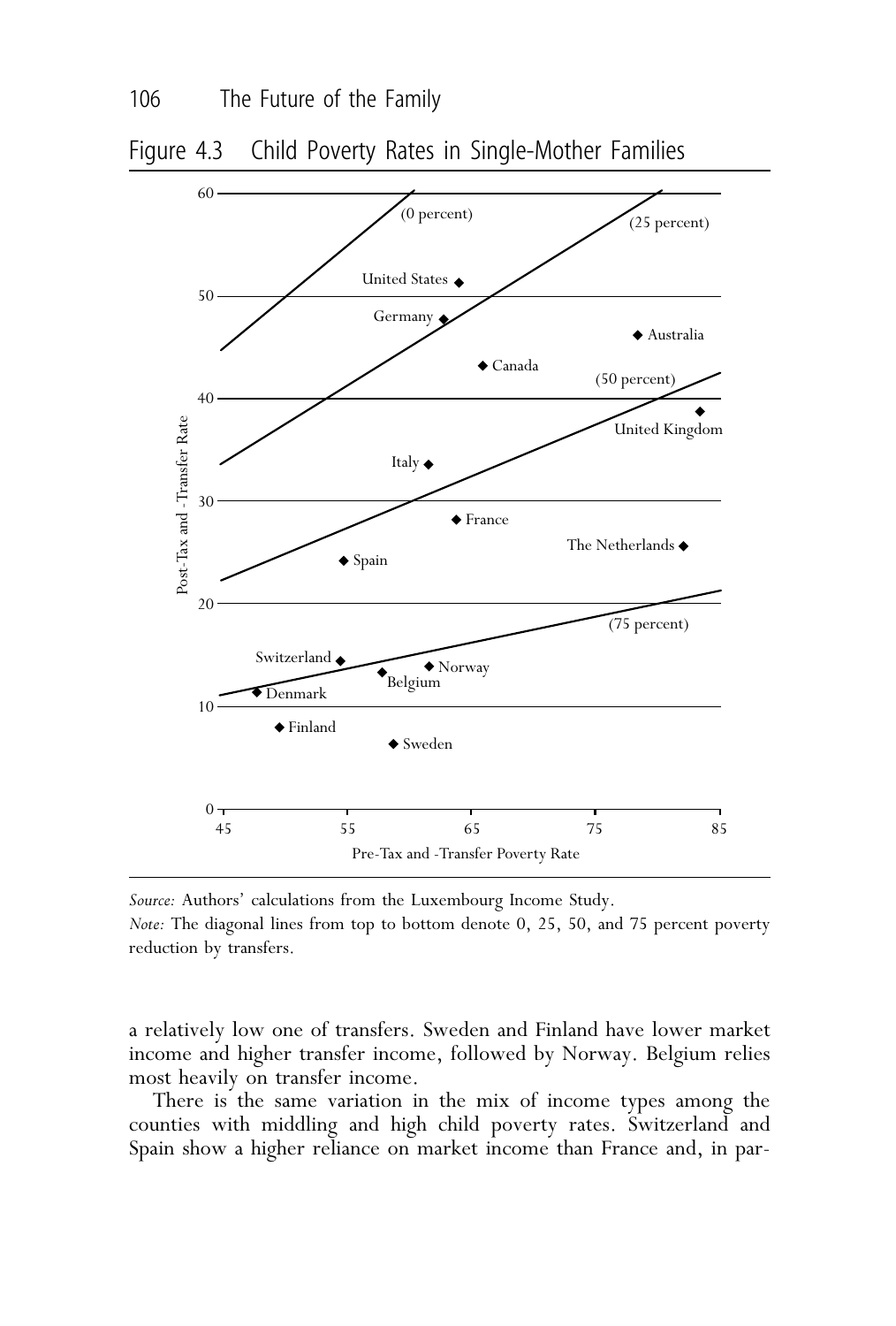Figure 4.4 Income of Single-Mother Children in Bottom Child Quintile



*Source:* Authors' calculations from the Luxembourg Income Study.

*Note:* The diagonal line represents a total disposable income of 50 percent of median income. Figures in parentheses are poverty rates.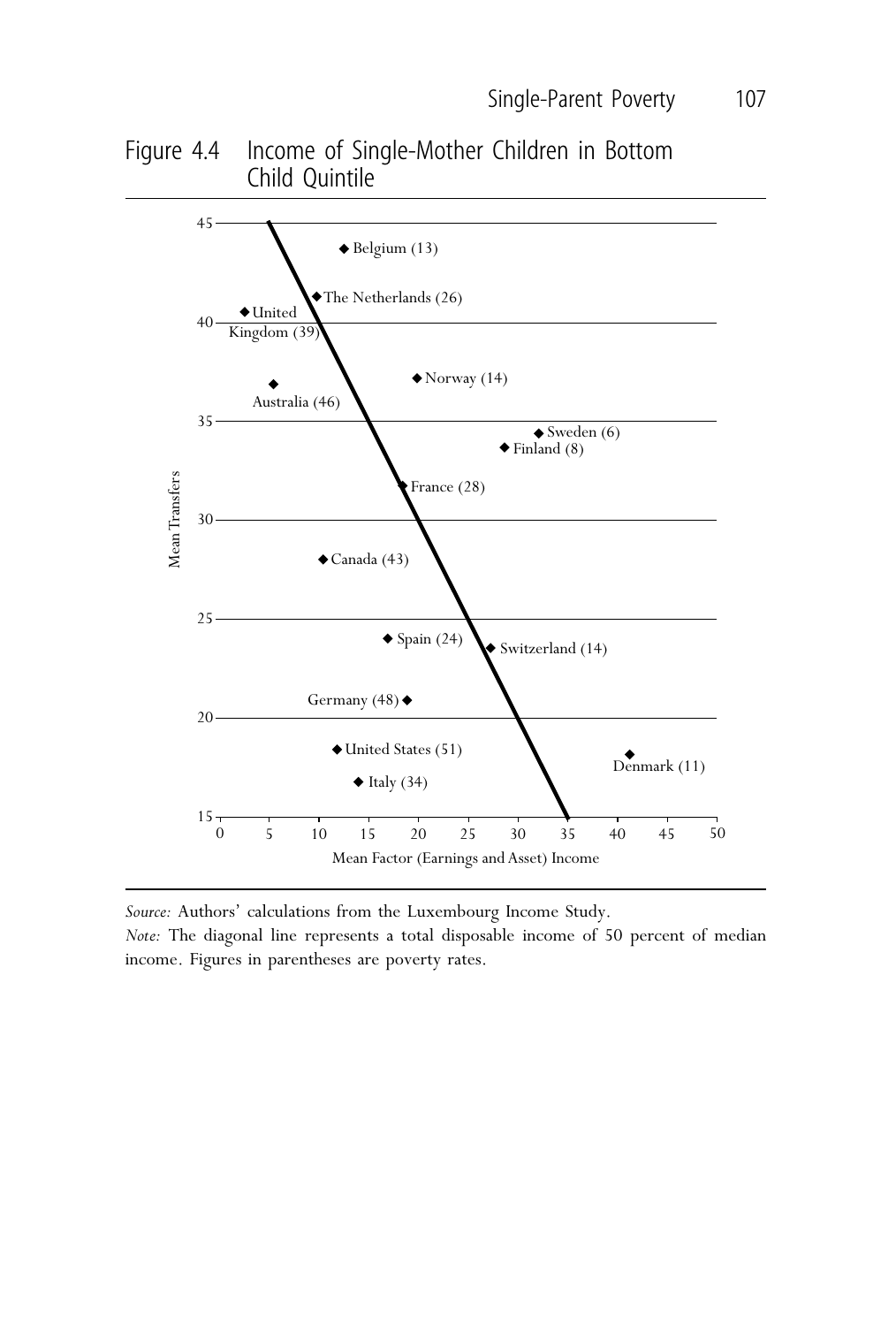|                      | Poverty Rate |
|----------------------|--------------|
| <b>United States</b> | 51.4%        |
| Germany              | 47.6         |
| Australia            | 46.2         |
| Canada               | 43.2         |
| United Kingdom       | 38.8         |
| Italy                | 33.6         |
| France               | 28.2         |
| The Netherlands      | 25.5         |
| Spain                | 24.2         |
| Switzerland          | 14.3         |
| Norway               | 13.9         |
| Belgium              | 13.3         |
| Denmark              | 11.4         |
| Finland              | 8.0          |
| Sweden               | 6.4          |

Table 4.1 Single-Mother Child Povery Rates

*Source:* Authors' calculations from the Luxembourg Income Study.

*Note:* Poverty rates are the percentage of households with a lone female parent and children under eighteen who have incomes less than half of the national median income after adjusting for family size using an equivalence scale.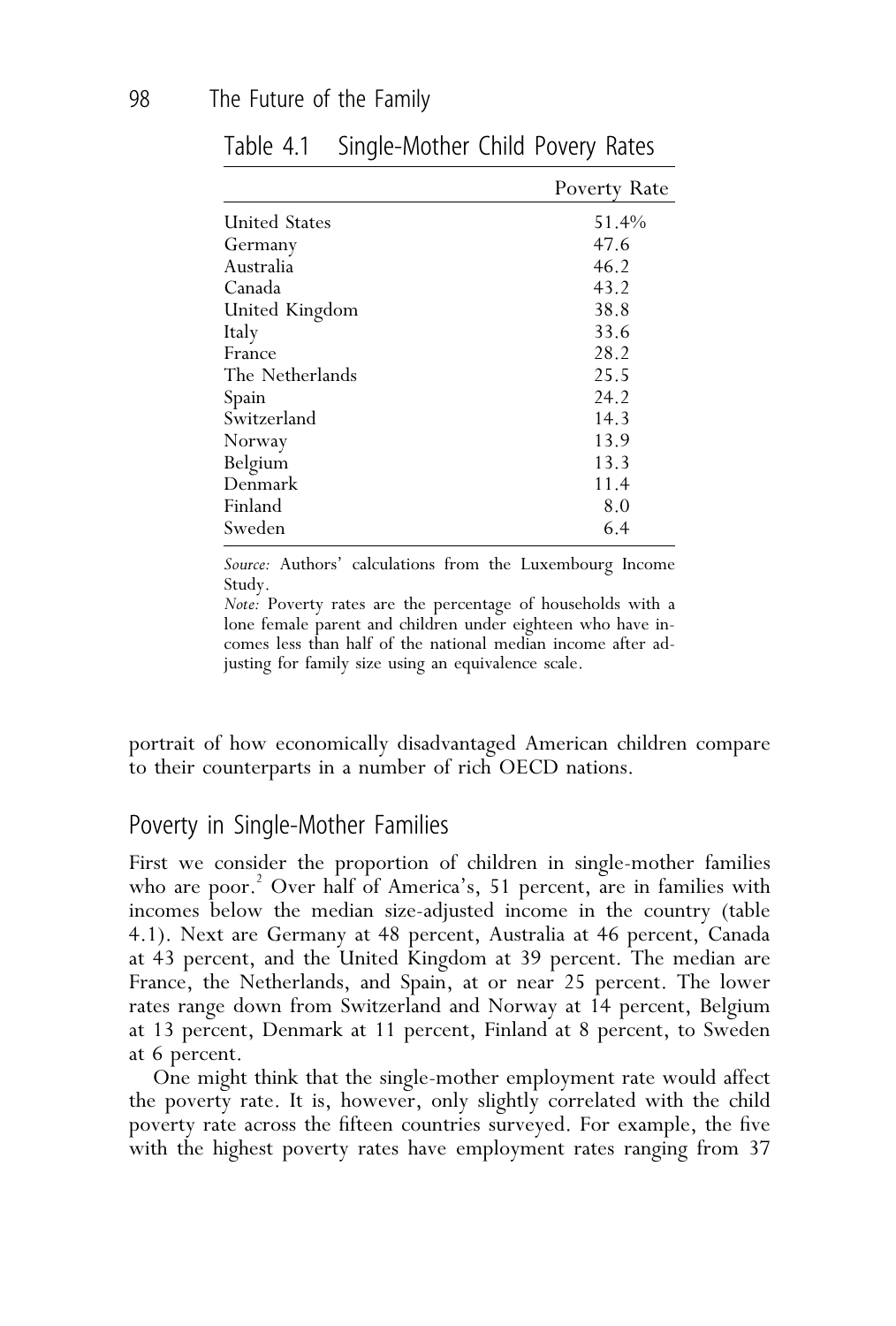|                 | Relative Income <sup>ª</sup> | Real Income |
|-----------------|------------------------------|-------------|
| Switzerland     | 100                          | 100         |
| Spain           | 99                           | 3           |
| Finland         | 97                           | 60          |
| Sweden          | 90                           | 66          |
| Belgium         | 88                           | 66          |
| France          | 88                           | 58          |
| Norway          | 83                           | 76          |
| Canada          | 82                           | 77          |
| Denmark         | 80                           | 59          |
| Germany         | 72                           | 30          |
| United Kingdom  | 64                           | 28          |
| The Netherlands | 63                           | 38          |
| Australia       | 58                           | 33          |
|                 |                              |             |

Table 4.2 Children of Single Mothers with Higher Incomes than U.S. Children

*Source:* Authors' calculations from the Luxembourg Income Study; Rainwater and Smeeding (1998, 2003).

<sup>a</sup>Relative incomes refer to the incomes of children relative to the national median income. Thus, at all points of the Swiss relative income distribution (10th, 20th, 90th) Swiss children in single-parent families have incomes that are higher than the incomes available to  $U.\bar{S}$ . children at the same percentile of the  $U.\bar{S}$ . income distribution. In Australia, only 58 percent of children are as well off as U.S. children compared to the median overall incomes in each nation.

 $^{\rm b}$ Real income $\stackrel{\text{\rm \bf{1}}}{\text{\rm \bf{1}}}$  comparisons first convert all incomes into 1997 U.S. dollars using OECD purchasing power parities and then make the same comparisons relative to the U.S. overall median real income. Thus, in Switzerland (a rich and childfriendly country), U.S. children are worse off and Swiss children are better off in the same real terms, relative to the U.S. median child. In a poorer country such as Spain or the United Kingdom, a much smaller proportion of children are better off in the same real dollar terms.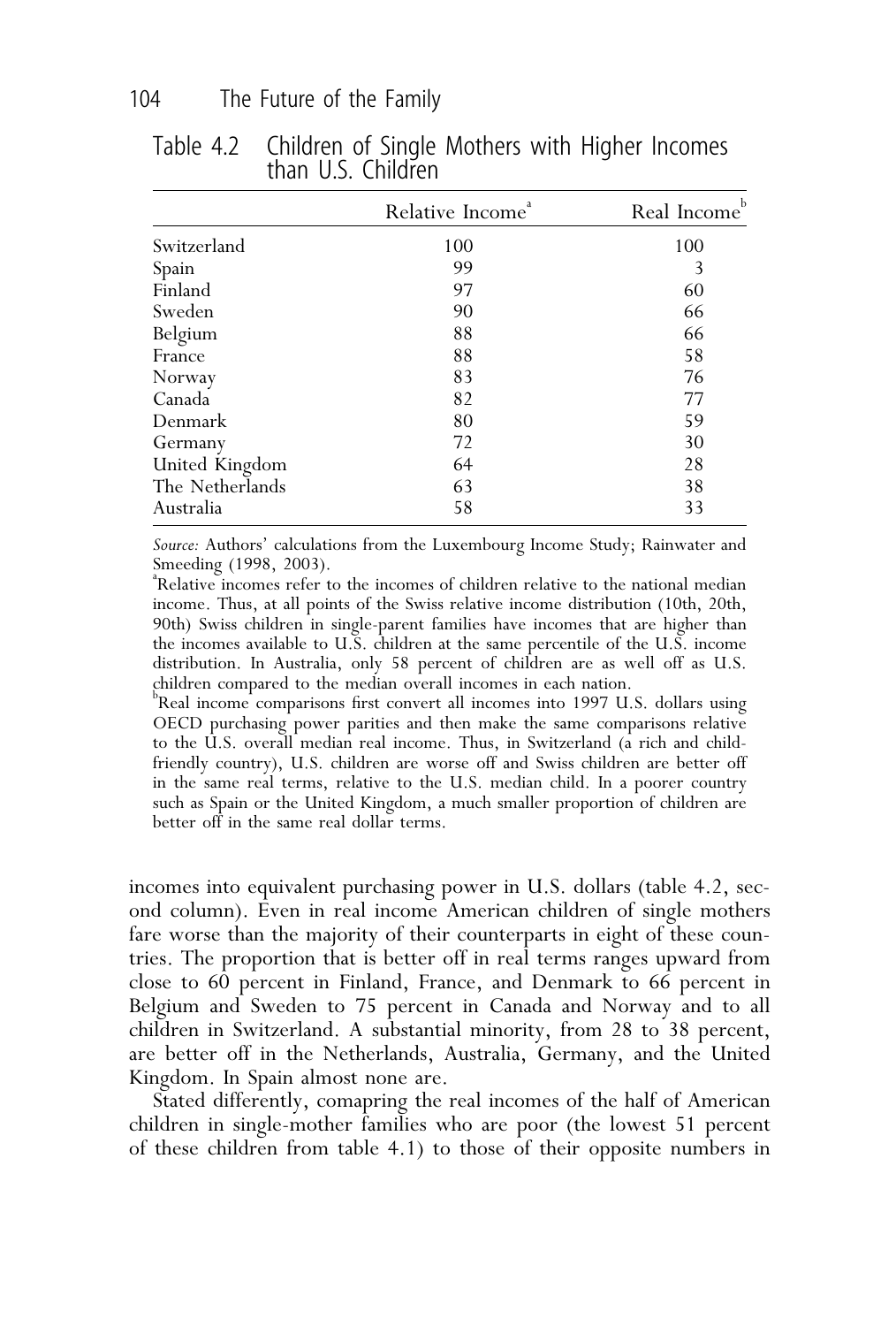## Figure 5.1 Children Aged Zero to Seventeen with a Single Mother or Father



*Source:* Authors' compilation.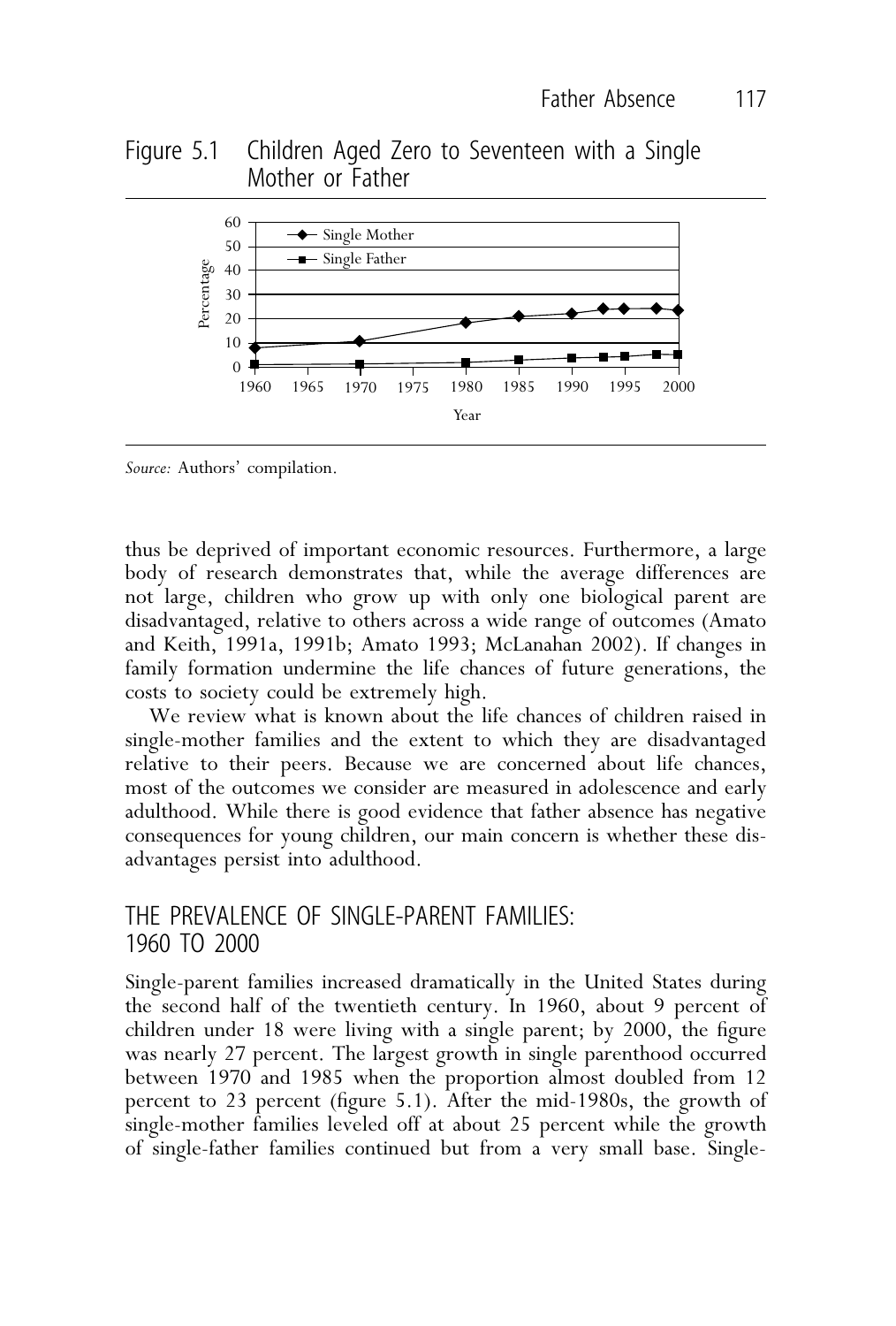## Figure 5.2 Children Aged Zero to Seventeen with One Parent, By Race



*Source:* Authors' compilation.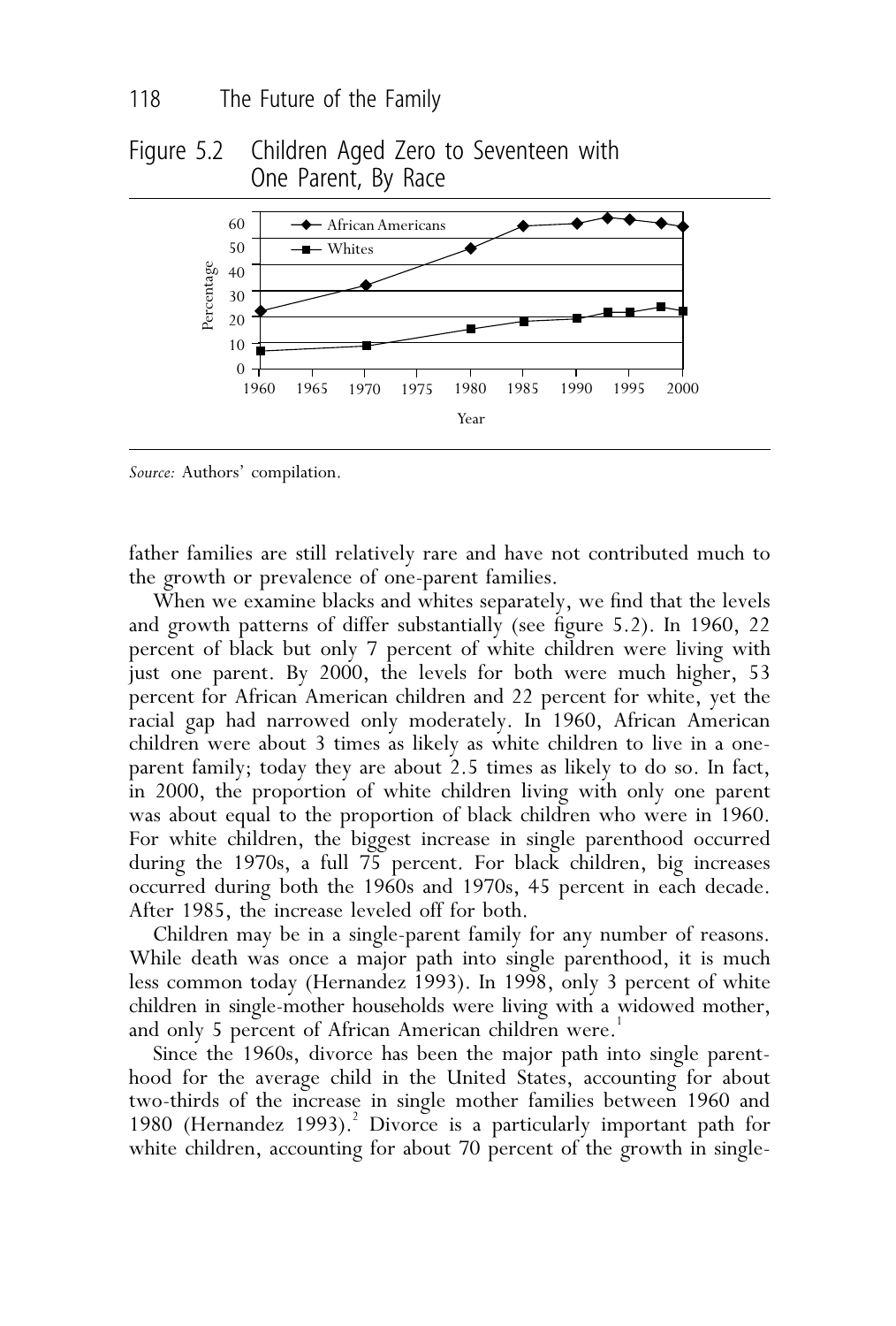| Families                                         |                                        |                     |    | Mothers Fathers Total Difference |
|--------------------------------------------------|----------------------------------------|---------------------|----|----------------------------------|
|                                                  | All Two-Parent Families                |                     |    |                                  |
| With youngest child age zero to two              | 24                                     | 44                  | 68 | 20                               |
| With youngest child age three to five            | 24                                     | 44                  | 68 | 20                               |
| With youngest child age six to twelve            | 28                                     | 44                  | 72 | 16                               |
| With youngest child age thirteen to<br>seventeen | 31                                     | 44                  | 75 | 13                               |
|                                                  |                                        | Low-Income Families |    |                                  |
|                                                  |                                        | (Bottom Quartile)   |    |                                  |
| With youngest child age zero to two              | 16                                     | 40                  | 56 | 24                               |
| With youngest child age three to five            | 19                                     | 39                  | 58 | 20                               |
| With youngest child age six to twelve            | 21                                     | 38                  | 59 | 17                               |
| With youngest child age thirteen to              | 22                                     | 35                  | 57 | 13                               |
| seventeen                                        | High-Income Families<br>(Top Quartile) |                     |    |                                  |
| With youngest child age zero to two              | 27                                     | 47                  | 74 | 20                               |
| With youngest child age three to five            | 27                                     | 47                  | 74 | 20                               |
| With youngest child age six to twelve            | 30                                     | 47                  | 77 | 17                               |
| With youngest child age thirteen to<br>seventeen | 34                                     | 48                  | 82 | 14                               |

Table 6.1 Average Weekly Hours in Paid Work, Two-Parent Families, 2000

*Source:* Results based on author's calculations, using the Current Population Survey (CPS).

*Notes:* Data refer to parents aged twenty-five to fifty. Hours refer to "usual hours worked per week," exclusive of commuting time and lunch breaks. Average hours include persons spending zero hours in market work.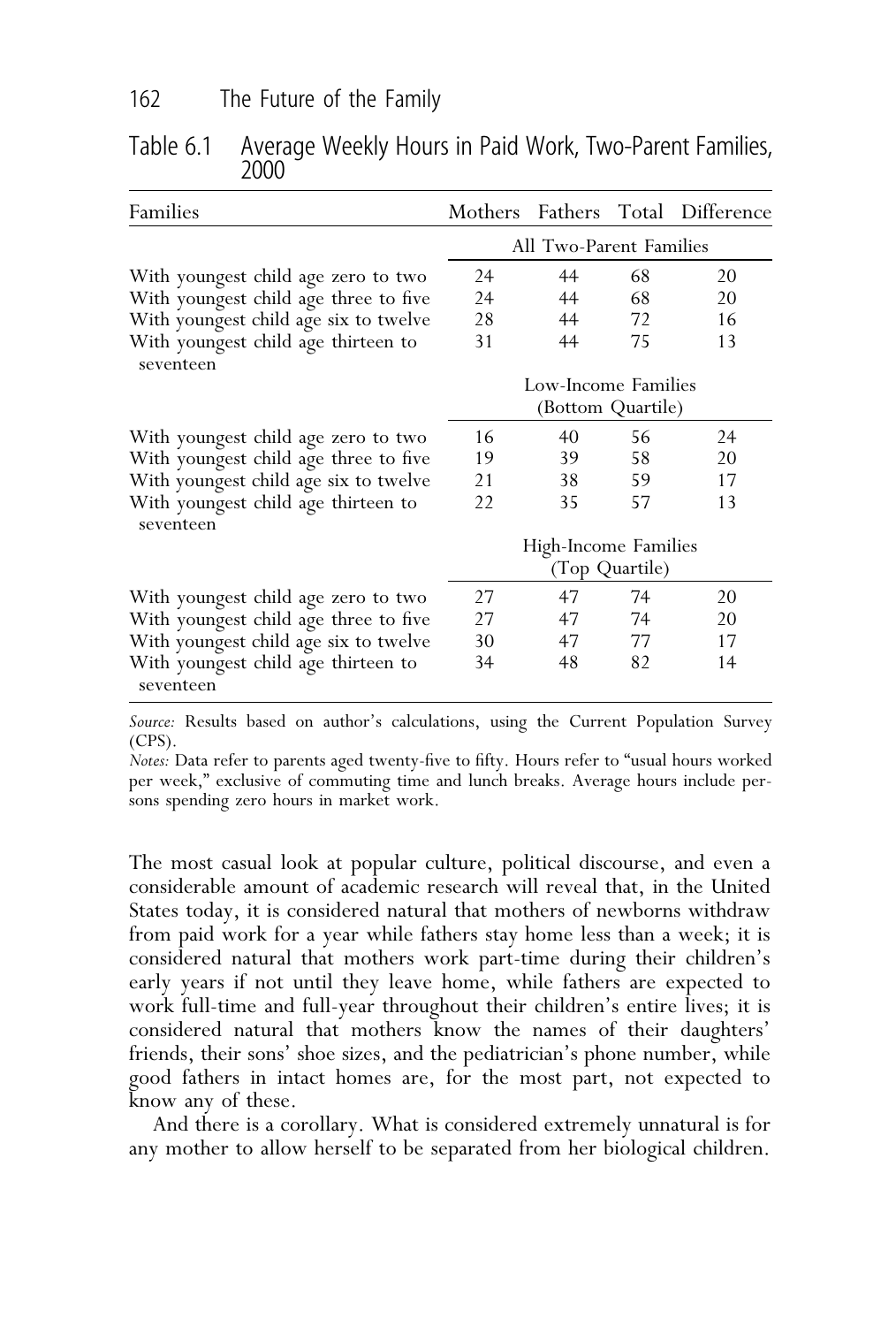### Figure 8.1 Indicators of Completed Fertility, Women Age Forty to Forty-Four



*Source:* Author's compilation of Census and Current Population Survey data.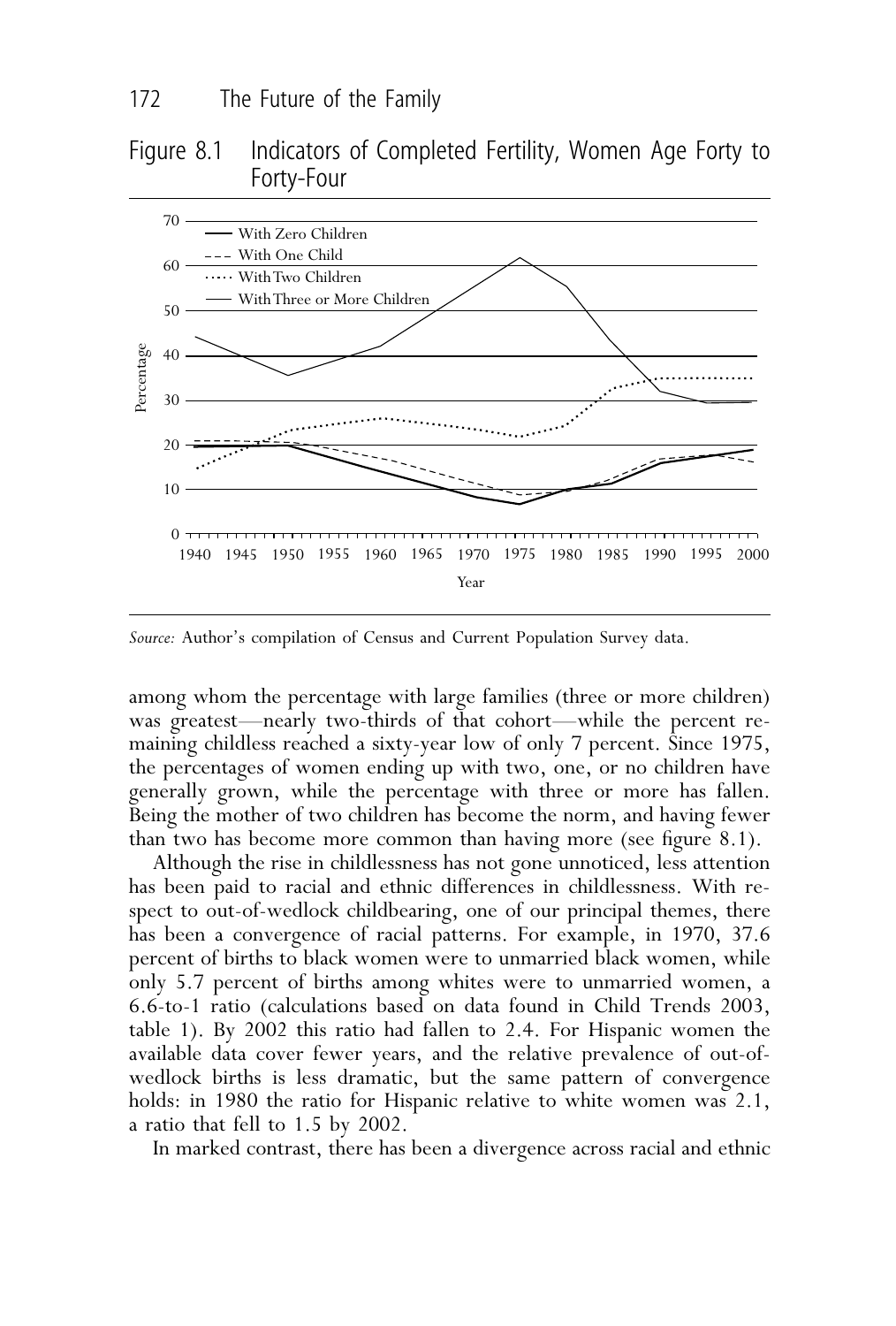Figure 8.2 Childless Families



*Source:* U.S. Census Bureau (1984–2000).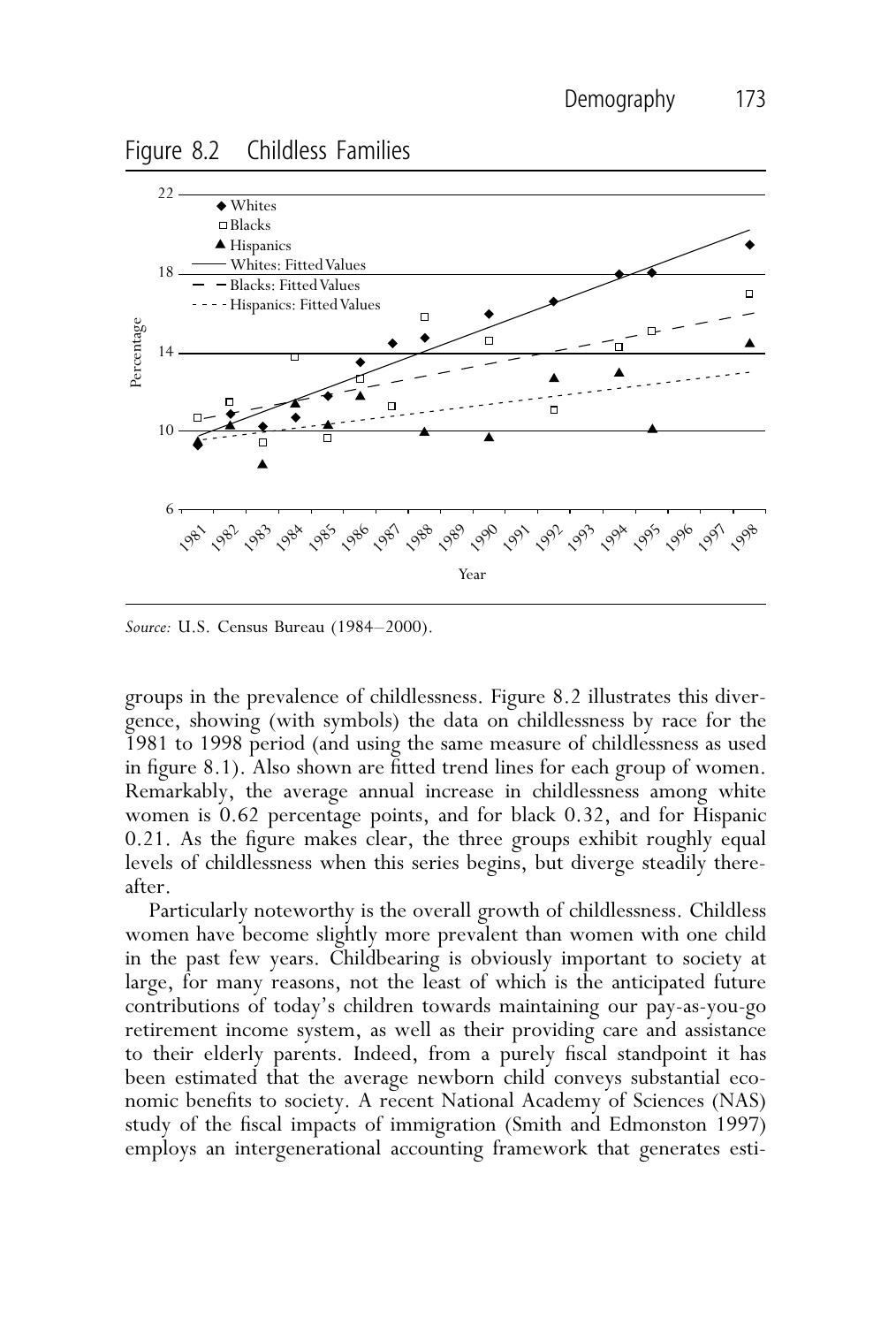



*Source:* Kobrin (1976, 135).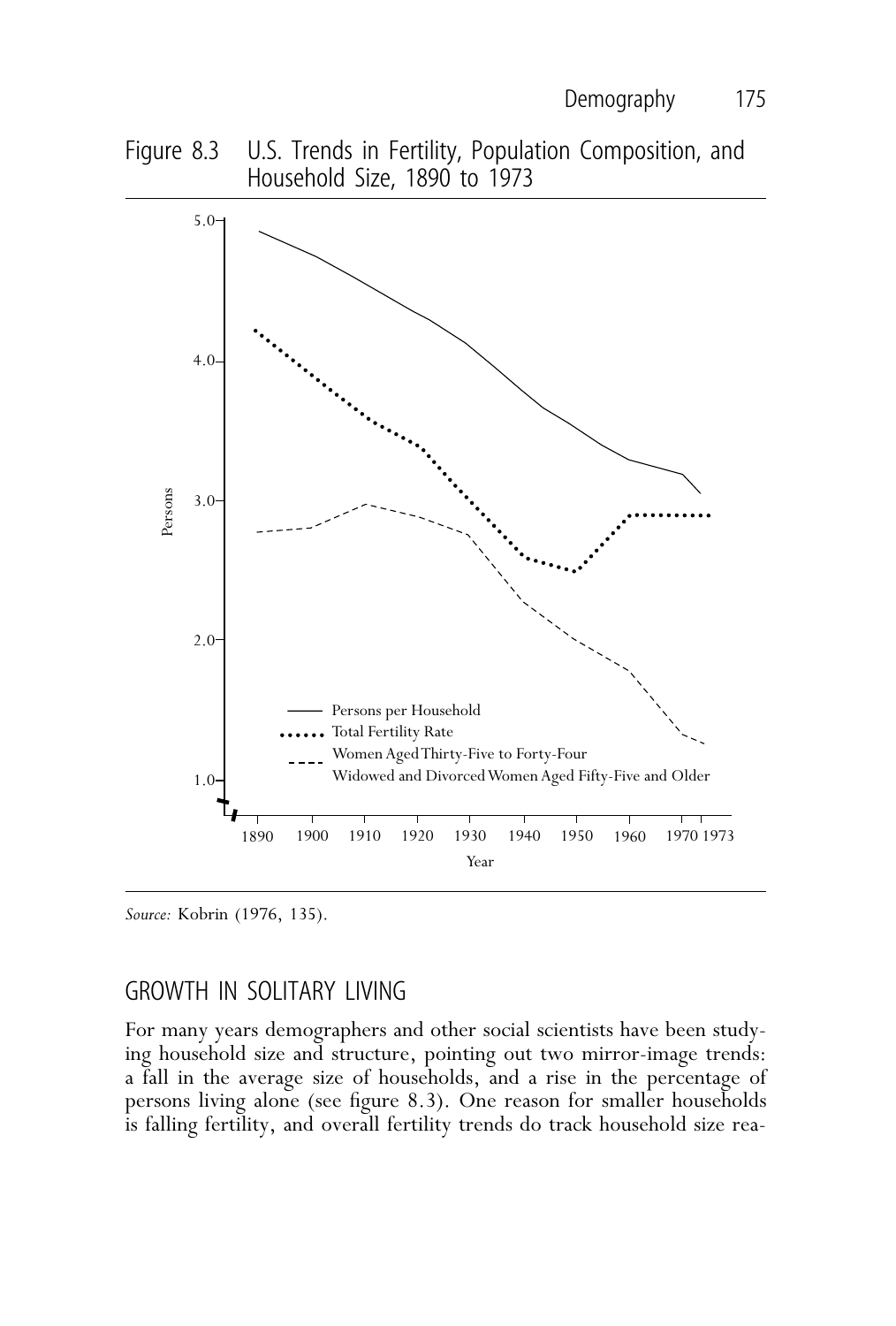# Figure 13.1 Links Between Child, Family, and Social Well-Being

Model 1: Ellwood and Jencks; Kiernan; Moynihan, Rainwater, and Smeeding



Model 2: Sigle-Rushton and McLanahan; Horn



Model 3: Folbre



Model 4: Strengthening Marriage Through Family-Neutral Policy



*Source:* Author's compilation.